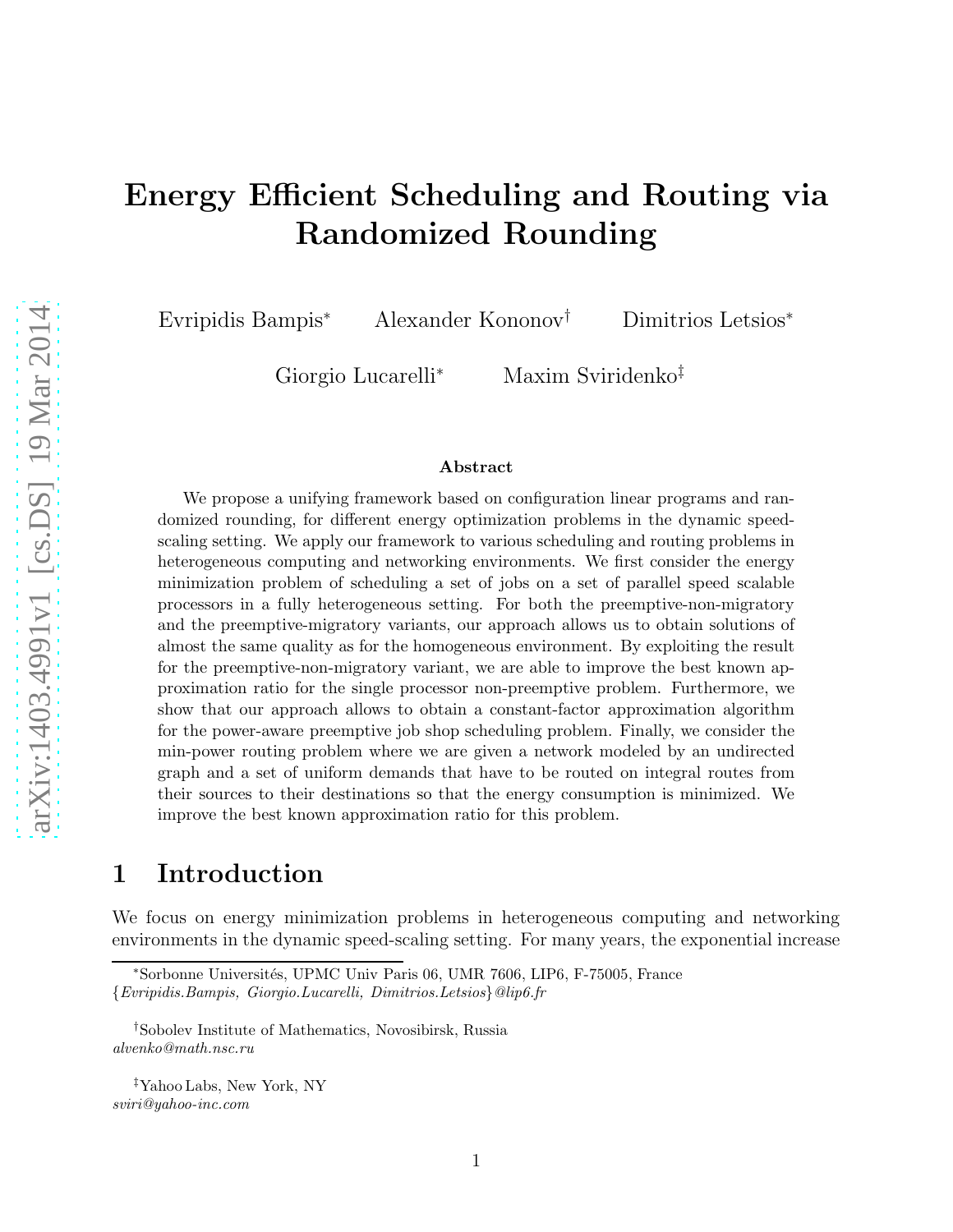of processors' frequencies followed Moore's law. This is no more possible because of physical (thermal) constraints. Today, for improving the performance of modern computing systems, designers use parallelism, i.e., multiple cores running at lower frequencies but offering better performances than a single core. These systems can be either homogeneous where an identical core is used many times, or heterogeneous combining general-purpose and special-purpose cores. Heterogeneity offers the possibility of further improving the performance of the system by executing each job on the most appropriate type of processors [\[14\]](#page-25-0). However in order to exploit the opportunities offered by the heterogeneous systems, it is essential to focus on the design of new efficient power-aware algorithms taking into account the heterogeneity of these architectures. In this direction, Gupta et al. in [\[18\]](#page-26-0) have studied the impact of the introduction of the heterogeneity on the difficulty of various power-aware scheduling problems.

In this paper, we show that rounding configuration linear programs helps in handling the heterogeneity of both the jobs and the processors. We adopt one of the main mechanisms for reducing the energy consumption in modern computer systems which is based on the use of speed scalable processors. Starting from the seminal paper of Yao et al. [\[23\]](#page-26-1), many papers adopted the speed-scaling model in which if a processor runs at speed s, then the rate of the energy consumption, i.e., the power, is  $P(s) = s^{\alpha}$  with  $\alpha$  a constant close to 3 (new studies show that  $\alpha$  is rather smaller: 1.11 for Intel PXA 270, 1.62 for Pentium M770 and 1.66 for a TCP offload engine [\[22\]](#page-26-2)). Moreover, the energy consumption is the integral of the power over time. This model captures the intuitive idea that the faster a processor works the more energy it consumes.

We first consider a *fully heterogeneous environment* where both the jobs' characteristics are processor-dependent and every processor has its own power function. Formally, we consider the following problem: we are given a set  $\mathcal J$  of n jobs and a set  $\mathcal P$  of m parallel processors. Every processor  $i \in \mathcal{P}$  obeys to a different speed-to-power function, i.e., it is associated with a different  $\alpha_i \geq 1$  and hence if a job runs at speed s on processor i, then the power is  $P(s) = s^{\alpha_i}$ . Each job  $j \in \mathcal{J}$  has a different release date  $r_{i,j}$ , deadline  $d_{i,j}$  and workload  $w_{i,j}$  if it is executed on processor  $i \in \mathcal{P}$ . The goal is to find a schedule of minimum energy respecting the release dates and the deadlines of the jobs.

The assumption that the jobs have processor-dependent works covers for example the problem of scheduling in the restricted assignment model (see [\[21\]](#page-26-3)). In this model each job is associated with a subset of processors and has to be executed on one of them. Clearly, in our model the work of each job is the same on the processors of its corresponding subset and infinite on the remaining processors. Moreover, processor-dependent release dates have been already studied in the literature when the processors are connected by a network. In such a case, it is assumed that every job is initially available at a given processor and that a transfer time must elapse before it becomes available at a new machine [\[8,](#page-25-1) [15\]](#page-25-2).

In this paper we propose a unifying framework for minimizing energy in different heterogeneous computing and networking environments. We first consider two variants of the heterogeneous multiprocessor *preemptive* problem. In both cases, the execution of a job may be interrupted and resumed later. In the *non-migratory* case each job has to be entirely executed on a single processor. In the *migratory* case each job may be executed by more than one processors, without allowing parallel execution of a job. We also focus on the non-preemptive single processor case. Furthermore, we consider the energy minimization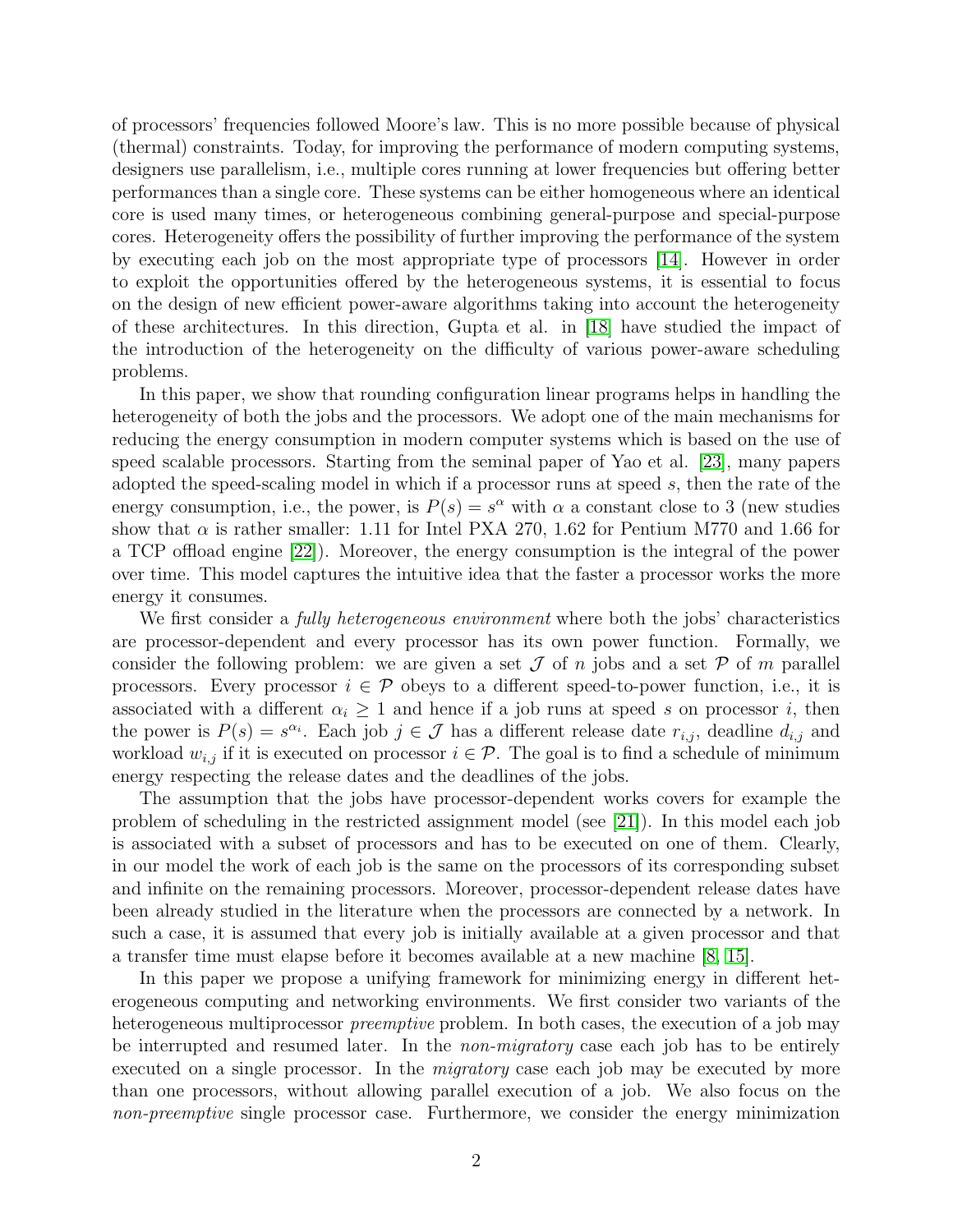problem in an heterogeneous job shop environment where the jobs can be preempted. Finally, we study the min-power routing problem, introduced in [\[5\]](#page-25-3), where a set of uniform demands have to be routed on integral routes from their sources to their destinations so that the energy consumption to be minimized. We believe that our general techniques will find further applications in energy optimization.

### 1.1 Related Work

Yao et al. [\[23\]](#page-26-1) proposed an optimal algorithm for finding a feasible preemptive schedule with minimum energy consumption when a single processor is available.

The homogeneous multiprocessor case has been solved optimally in polynomial time when both the preemption and the migration of jobs are allowed  $[3, 6, 10, 13]$  $[3, 6, 10, 13]$  $[3, 6, 10, 13]$  $[3, 6, 10, 13]$ . Albers et al.  $[4]$ considered the homogeneous multiprocessor preemptive problem, where the migration of the jobs is not allowed. They proved that the problem is  $\mathcal{NP}$ -hard even for instances with common release dates and common deadlines. Greiner et al. [\[16\]](#page-25-9) gave a generic reduction transforming an optimal schedule for the homogeneous multiprocessor problem with migration, to a  $B_{\lceil \alpha \rceil}$ -approximate solution for the homogeneous multiprocessor preemptive problem without migration, where  $B_{\lceil \alpha \rceil}$  is the  $\lceil \alpha \rceil$ -th Bell number.

Antoniadis and Huang [\[7\]](#page-25-10) proved that the single processor non-preemptive problem is  $\mathcal{NP}$ -hard even for instances in which for any two jobs j and j' with  $r_j \leq r_{j'}$  it holds that  $d_j \geq d_{j'}$ . They also proposed a  $2^{5\alpha-4}$ -approximation algorithm for general instances. For the homogeneous multiprocessor non-preemptive case an approximation algorithm of ratio  $m^{\alpha}$  ( $\sqrt[m]{n}$ )<sup> $\alpha$ -1</sup> has been proposed in [\[9\]](#page-25-11).

Andrews et al. [\[5\]](#page-25-3) studied the min-power routing problem and for uniform demands, i.e. for the case where all the demands have the same value, they proposed a  $\gamma$ -approximation algorithm, where  $\gamma = \max\{1 + \tau 2^{\alpha(\tau+1)\log e}, 2 + \tau 2^{\alpha(\tau+1)}\}$ , with  $\tau = \lceil 2\log(\alpha + 4)\rceil$ . For non-uniform demands, they proposed a  $O(\log^{\alpha-1} D)$ -approximation algorithm, where D is the maximum value of the demands.

For further results on energy-efficient scheduling we refer the interested reader to the reviews [\[1,](#page-25-12) [2\]](#page-25-13).

#### 1.2 Notation

We denote by  $E(S)$  the total energy consumed by a schedule S. Moreover, we denote by  $S^*$ an optimal schedule and by  $OPT$  the energy consumption of  $S^*$ . For each job  $j \in \mathcal{J}$ , we say that j is alive on processor  $i \in \mathcal{P}$  during the interval  $[r_{i,j}, d_{i,j}]$ . Let  $\alpha = \max_{i \in \mathcal{P}} {\{\alpha_i\}}$ . The Bell number,  $B_n$ , is defined for any integer  $n \geq 0$  and corresponds to the number of partitions of a set of  $n$  items. It is well known that Bell numbers satisfy the following equality

$$
B_n = \sum_{k=0}^{\infty} \frac{k^n e^{-1}}{k!}
$$

known as Dobinski's formula. Another way to state this formula is that the n-th Bell number is equal to the n-th moment of a Poisson random variable with parameter (expected value) 1. This naturally leads to a more general definition. The generalized Bell number, denoted by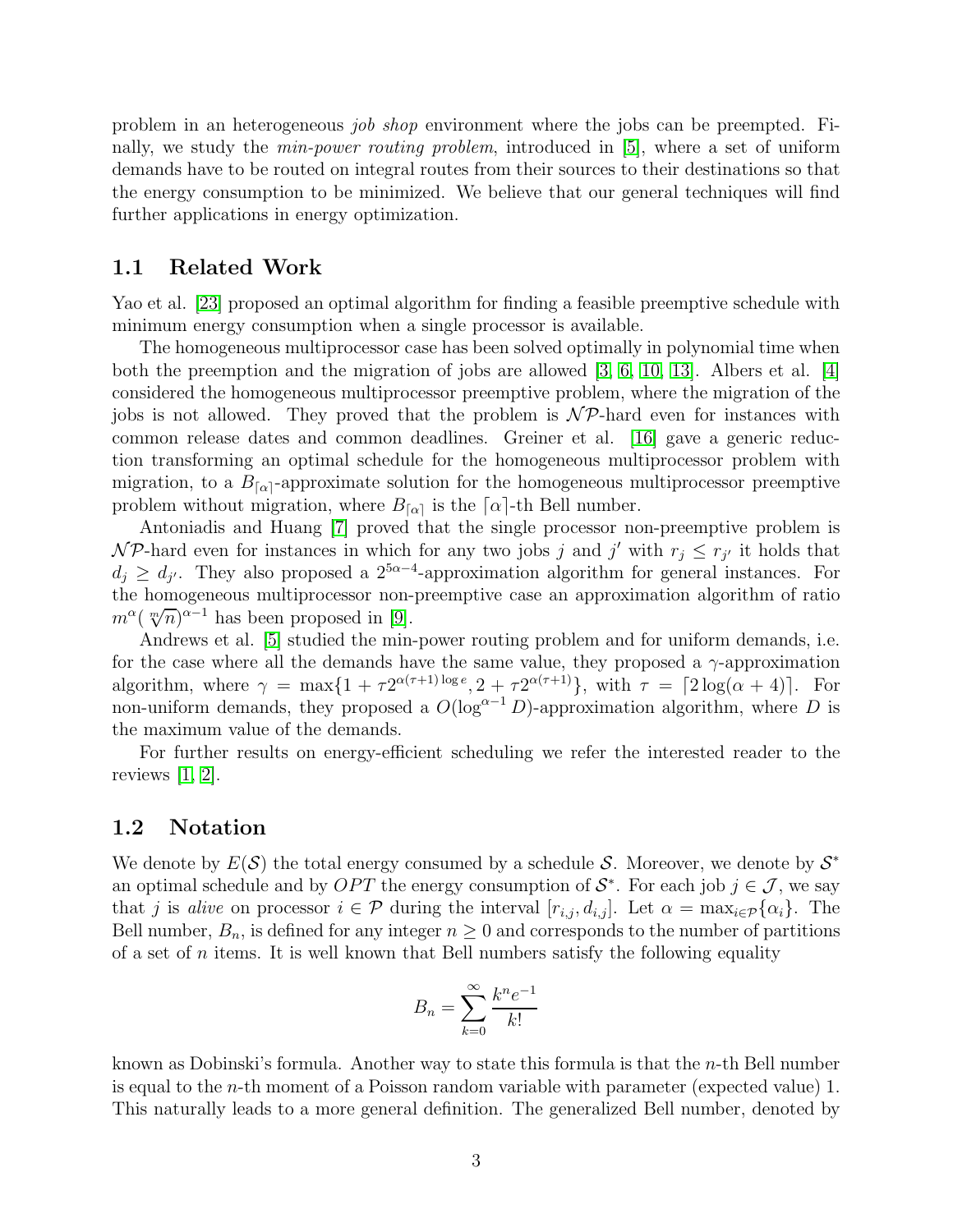|                | Multiprocessor     |                    | Non-Preemptive               |                    | Routing          |                |
|----------------|--------------------|--------------------|------------------------------|--------------------|------------------|----------------|
| Value of       | Non-Migratory      |                    | Single processor             |                    | Uniform Demands  |                |
| $\alpha$       | $\lceil 16 \rceil$ | Our)               | $\left\lceil 7 \right\rceil$ | Our                | $\left[5\right]$ | Our            |
|                | Homogeneous        | Heterogeneous      |                              |                    |                  |                |
| 1.11           | 2                  | $1.07(1+\epsilon)$ | 2.93                         | $1.15(1+\epsilon)$ | 375              | 1.07           |
| 1.62           | 2                  | $1.49(1+\epsilon)$ | 17.15                        | $2.30(1+\epsilon)$ | 2196             | 1.49           |
| 1.66           | 2                  | $1.54(1+\epsilon)$ | 19.70                        | $2.43(1+\epsilon)$ | 2522             | 1.54           |
| $\overline{2}$ | 2                  | $2(1+\epsilon)$    | 64                           | $4(1+\epsilon)$    | 8193             | $\overline{2}$ |
| 2.5            | 5                  | $3.08(1+\epsilon)$ | 362                          | $8.72(1+\epsilon)$ | 46342            | 3.08           |
| 3              | 5                  | $5(1+\epsilon)$    | 2048                         | $20(1+\epsilon)$   | 262145           | 5              |

<span id="page-3-0"></span>Table 1: Comparison of our approximation ratios vs. better previous known ratios for: (i) the preemptive multiprocessor problem without migrations, (ii) the single processor nonpreemptive problem, and (iii) the min-power routing problem.

 $\tilde{B}_{\alpha} = \sum_{k=0}^{\infty}$  $k^{\alpha}e^{-1}$  $\frac{e^{-1}}{k!}$ , is defined for any  $\alpha \in \mathbb{R}^+$  and corresponds to the  $\alpha$ -th (fractional) moment of a Poisson random variable with parameter 1. Note that the ratios of our algorithms depend on the generalized Bell number, while the previous known [\[16\]](#page-25-9) on the standard Bell number.

### 1.3 Our Contribution

In this paper we formulate heterogeneous scheduling and routing problems using configuration linear programs (LPs) and we apply randomized rounding. In Section [3,](#page-7-0) we consider the heterogeneous multiprocessor speed-scaling problem without migrations and we propose an approximation algorithm of ratio  $(1 + \varepsilon)B_\alpha$ . As this LP has an exponential number of variables, we give an alternative (compact) formulation of the problem using a polynomial number of variables and we prove the equivalence between the two LP relaxations. For real values of  $\alpha$  our result improves the  $B_{\lceil \alpha \rceil}$  approximation ratio of [\[16\]](#page-25-9) for the homogeneous case to  $(1+\varepsilon)\tilde{B}_{\alpha}$  for the fully heterogeneous environment that we consider here (see Table [1\)](#page-3-0). In Section [4,](#page-14-0) using again a configuration LP formulation, we present an algorithm for the heterogeneous multiprocessor speed-scaling problem with migration. This algorithm returns a solution which is within an additive factor of  $\varepsilon$  far from the optimal solution and runs in time polynomial to the size of the instance and to  $1/\varepsilon$ . This result generalizes the results of [\[3,](#page-25-4) [6,](#page-25-5) [10,](#page-25-6) [13\]](#page-25-7) from an homogeneous environment to a fully heterogeneous environment. In Section [5,](#page-17-0) we transform the single processor speed-scaling problem without preemptions to the heterogeneous multiprocessor problem without migrations and we give an approximation algorithm of ratio  $2^{\alpha-1}(1+\varepsilon)\tilde{B}_{\alpha}$ , improving upon the previous known  $2^{5\alpha-4}$ -approximation algorithm in [\[7\]](#page-25-10) for any  $\alpha$  < 114 (see Table [1\)](#page-3-0). In Section [6,](#page-18-0) we study the power-aware preemptive job shop scheduling problem and we propose a  $((1+\varepsilon)\tilde{B}_{\alpha})$ -approximation algorithm. Finally, in Section [7,](#page-22-0) we improve the analysis for the min-power routing problem with uniform demands given in [\[5\]](#page-25-3), based on the randomized rounding analysis that we propose in this paper. Our approach gives an approximation ratio of  $\tilde{B}_{\alpha}$  significantly improving the analysis given in [\[5\]](#page-25-3) (see Table [1\)](#page-3-0).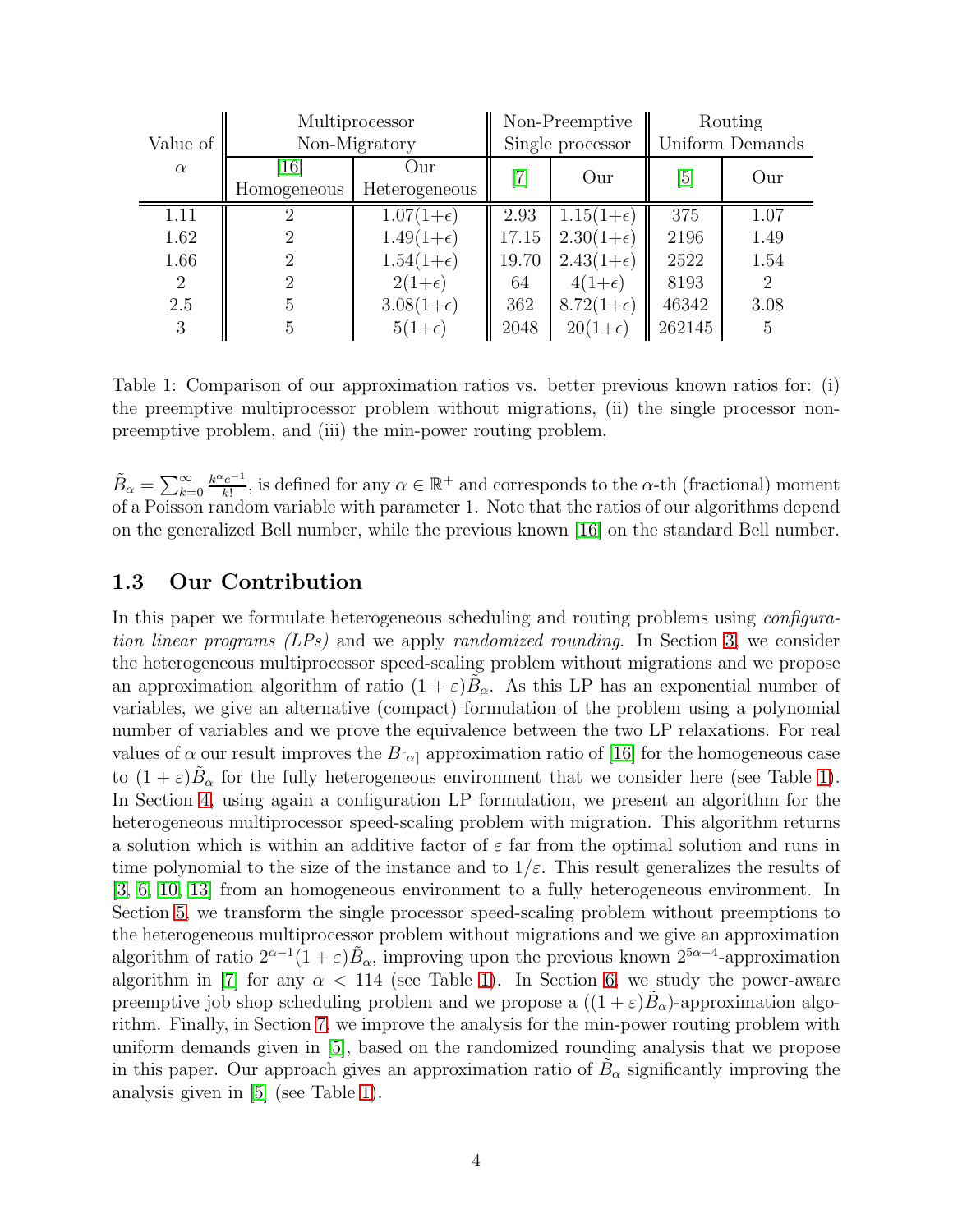### 2 Technical Probabilistic Propositions

In this section, we state and prove a series of technical propositions which are key ingredients in our analysis. Proposition [1](#page-4-0) bounds the expectation of a specific function of random variables.

<span id="page-4-0"></span>**Proposition 1.** Consider n random variables  $X_1, X_2, \ldots, X_n$  and let  $\alpha > 1$ . Then, it holds that

$$
\mathbb{E}\left[\left(\sum_{i=1}^n X_i^{1/\alpha}\right)^{\alpha}\right] \le \left(\sum_{i=1}^n \mathbb{E}[X_i]^{1/\alpha}\right)^{\alpha}
$$

*Proof.* By defining random variables  $Y_i = X_i^{1/\alpha}$  $i^{1/\alpha}$  and applying the Minkowski's inequality we derive

$$
\mathbb{E}\left[\left(\sum_{i=1}^n Y_i\right)^{\alpha}\right] \le \left(\sum_{i=1}^n \mathbb{E}[Y_i^{\alpha}]^{1/\alpha}\right)^{\alpha} = \left(\sum_{i=1}^n \mathbb{E}[X_i]^{1/\alpha}\right)^{\alpha}
$$

 $\Box$ 

Proposition [2](#page-4-1) deals with the expressions arising when one estimates the moments of random variables with Binomial distributions.

<span id="page-4-1"></span>**Proposition 2.** Consider a set of non-negative constants  $\{e_1, e_2, \ldots, e_n\}$ . For any subset A of these constants, let  $f(A) = \left(\sum_{j \in A} e_j^{1/\alpha}\right)$  $\left(\begin{matrix}1/\alpha\\j\end{matrix}\right)^{\alpha}$ . Let S be a random set generated by choosing each element  $e_j$ ,  $1 \leq j \leq n$ , independently at random with probability  $Y_j$ . Moreover, let  $e_n = e_{n+1}$ . Assume that S' is a random set generated by sampling independently at random within  $\{e_1, e_2, \ldots, e_{n+1}\}\$ , with probabilities  $Y'_1, Y'_2, \ldots, Y'_{n+1}$ , where  $Y'_j = Y_j$ , for  $1 \leq j \leq n-1$ , and  $Y'_n + Y'_{n+1} = Y_n$ . Then,

$$
\mathbb{E}[f(S)] \le \mathbb{E}[f(S')]
$$

*Proof.* Let  $Pr(T)$  be the probability that exactly the constants in the set T are chosen among the constants in  $U = \{e_1, e_2, \ldots, e_{n-1}\}.$  That is,  $Pr(T) = \prod_{e_j \in T} Y_j \prod_{e_j \in U \setminus T} (1 - Y_j).$  We have that

$$
\mathbb{E}[f(S)] = \sum_{T \subseteq U} Pr(T) \left[ (1 - Y_n) \cdot \left( \sum_{j \in T} e_j^{1/\alpha} \right)^{\alpha} + Y_n \cdot \left( \sum_{j \in T} e_j^{1/\alpha} + e_n^{1/\alpha} \right)^{\alpha} \right]
$$

As  $Y_j = Y'_j$  for  $1 \le j \le n - 1$ , it holds that

$$
\mathbb{E}[f(S')] = \sum_{T \subseteq U} Pr(T) \left[ (1 - Y'_n) \cdot (1 - Y'_{n+1}) \cdot \left( \sum_{j \in T} e_j^{1/\alpha} \right)^{\alpha} + Y'_n \cdot (1 - Y'_{n+1}) \cdot \left( \sum_{j \in T} e_j^{1/\alpha} + e_n^{1/\alpha} \right)^{\alpha} \right] + (1 - Y'_n) \cdot Y'_{n+1} \cdot \left( \sum_{j \in T} e_j^{1/\alpha} + e_{n+1}^{1/\alpha} \right)^{\alpha} + Y'_n \cdot Y'_{n+1} \cdot \left( \sum_{j \in T} e_j^{1/\alpha} + e_n^{1/\alpha} + e_{n+1}^{1/\alpha} \right)^{\alpha} \right]
$$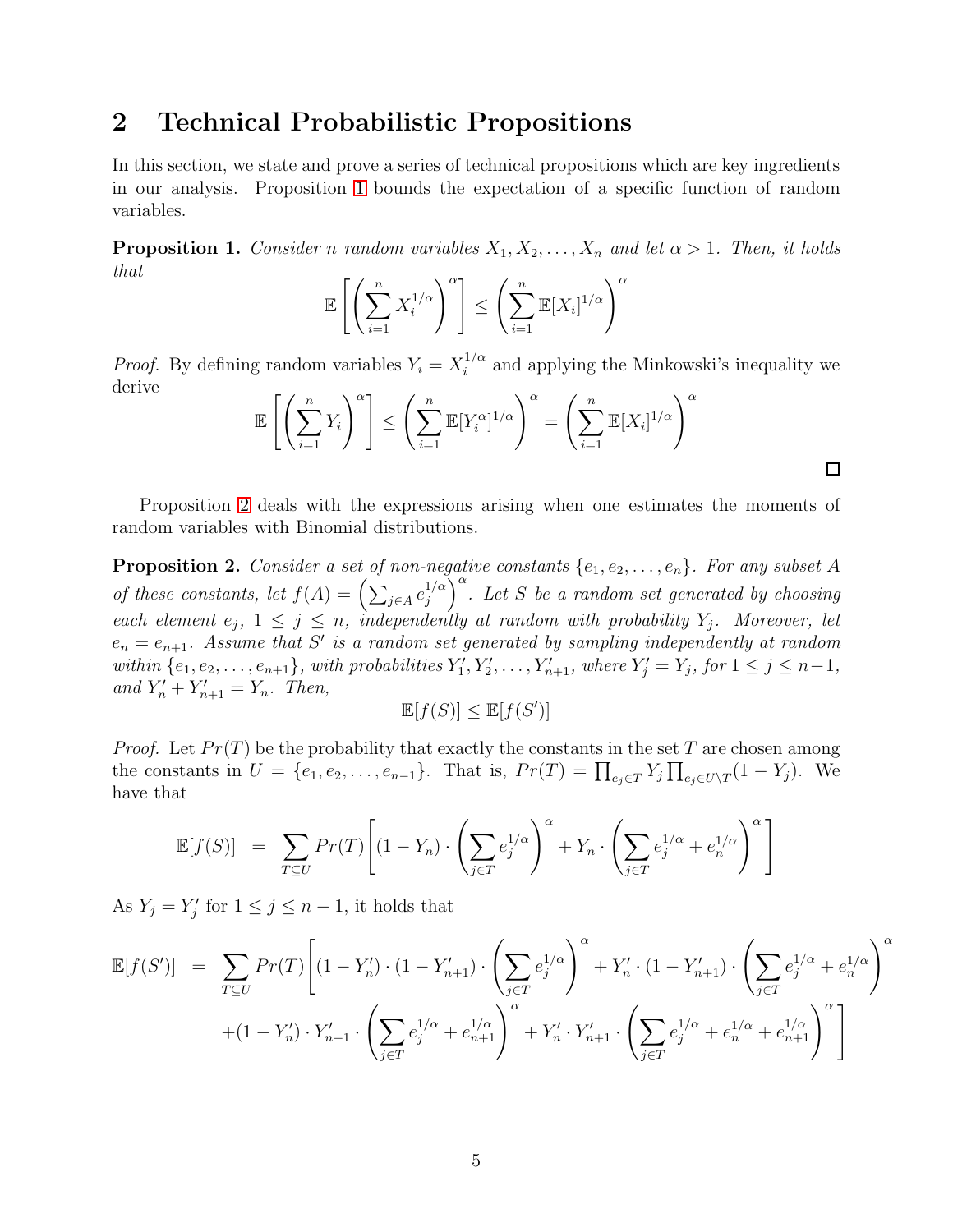For notational convenience, we denote  $A = \sum_{j \in T} e_j^{1/\alpha}$  $j^{1/\alpha}$  and  $B = e_n^{1/\alpha} = e_{n+1}^{1/\alpha}$ . In order to prove the proposition it suffices to show that

$$
(1 - Y_n)A^{\alpha} + Y_n \cdot (A + B)^{\alpha} \le (1 - Y_n') \cdot (1 - Y_{n+1}') \cdot A^{\alpha} + Y_n' \cdot (1 - Y_{n+1}') \cdot (A + B)^{\alpha} + (1 - Y_n') \cdot Y_{n+1}' \cdot (A + B)^{\alpha} + Y_n' \cdot Y_{n+1}' \cdot (A + 2B)^{\alpha}
$$

Given the fact that  $Y_n = Y'_n + Y'_{n+1}$ , the above inequality can be rewritten equivalently as

$$
Y_n' Y_{n+1}' (A^{\alpha} - 2(A + B)^{\alpha} + (A + 2B)^{\alpha}) \ge 0
$$

If either  $Y'_n = 0$  or  $Y'_{n+1} = 0$ , the inequality is clearly true. Otherwise, the inequality holds due to the convexity of the function  $g(x) = x^{\alpha}$ . Specifically, for any  $x, y > 0$  and  $\theta \in [0, 1]$ , it must be the case that

$$
g(\theta x + (1 - \theta)y) \le \theta g(x) + (1 - \theta)g(y)
$$

For  $x = A$ ,  $y = A + 2B$  and  $\theta = \frac{1}{2}$  $\frac{1}{2}$ , we get that

$$
g\left(\frac{1}{2}A + \frac{1}{2}(A + 2B)\right) \le \frac{1}{2}g(A) + \frac{1}{2}g(A + 2B) \Leftrightarrow 2(A + B)^{\alpha} \le A^{\alpha} + (A + 2B)^{\alpha}
$$

Proposition [3](#page-5-0) is a corollary of the generalized means inequality.

<span id="page-5-0"></span>**Proposition 3.** For any set of positive values  $S = \{e_1, e_2, \ldots, e_n\}$  and constant  $\alpha > 1$ ,

$$
\left(\sum_{e_i \in S} e_i^{1/\alpha}\right)^\alpha \leq |S|^{\alpha-1} \sum_{e_i \in S} e_i
$$

Proposition [4](#page-5-1) estimates the moments of Binomial random variables through the moments of Poisson random variables.

<span id="page-5-1"></span>**Proposition 4.** For any  $\alpha \geq 1$ , the function  $f(x) = x^{\alpha}$  and parameter  $a \in [0, 1]$  we have

 $\mathbb{E}[f(B_a)] \leq \mathbb{E}[f(P_a)]$ 

where  $B_a$  is a sum of n independent Bernoulli random variables,  $\mathbb{E}[B_a] = a$  and  $P_a$  is a Poisson random variable with parameter a.

*Proof.* To upper bound the expected value of  $f(x)$ , we will need the following probabilistic fact that was first proved by Hoeffding [\[19\]](#page-26-4) for finite sum of Bernoulli random variables and was lately generalized for more general distributions by Berend and Tassa [\[12\]](#page-25-14).

<span id="page-5-2"></span>**Proposition 5.** [\[12\]](#page-25-14) Let  $X = \sum_{i=1}^{t} X_i$  be the sum of t (where t is possibly equal to infinity) independent random variables,  $0 \leq X_i \leq 1$  for  $i = 1, ..., t$  and  $\mu = \mathbb{E}[X]$ . For every convex function f,

$$
\mathbb{E}[f(X)] \le \mathbb{E}[f(Y)]
$$

where Y is a binomial random variable with distribution  $Y \sim B(t, \mu/t)$  in case  $t < \infty$ , and a Poisson random variable with distribution  $Y \sim P(\mu)$  otherwise.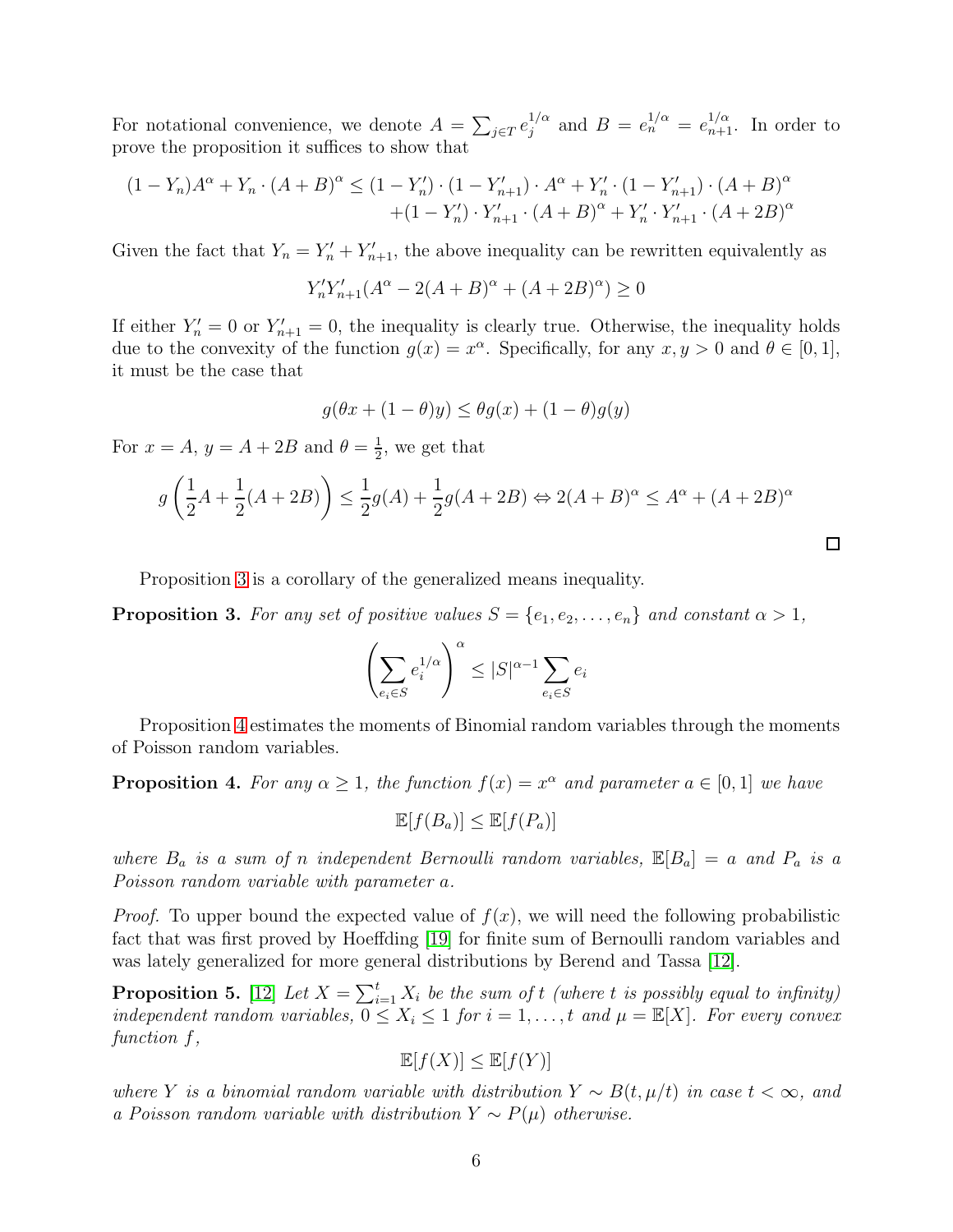We define a binomial random variable  $B'_a$  as a sum of  $B_a$  and an infinite number of Bernoulli random variables  $Y'_j$  for  $j = n + 1, ..., \infty$  such that  $Pr(Y_j = 1) = 0$ . Obviously,  $\mathbb{E}[B'_a] = \mathbb{E}[B_a] = a$  and  $\mathbb{E}[f(\check{B}'_a)] = \mathbb{E}[f(B_a)]$ . Since the function  $f(x)$  is convex we can apply the Proposition [5](#page-5-2) with parameter  $t = \infty$  and the statement follows.  $\Box$ 

Proposition [6](#page-6-0) estimates moments of Poisson random variables with parameter  $\lambda$  through the moments of Poisson random variables with parameter 1.

<span id="page-6-0"></span>**Proposition 6.** For any real  $\alpha \geq 1$  and a Poisson random variable  $P_{\lambda}$  with parameter  $\lambda \geq 0$ , we have:

- (a) If  $0 \leq \lambda \leq 1$ , then  $\mathbb{E}[P^{\alpha}_{\lambda}] \leq \lambda \mathbb{E}[P^{\alpha}_{1}].$
- (b) If  $\lambda > 1$ , then  $\mathbb{E}[P^{\alpha}_{\lambda}] \leq \lambda^{\alpha} \mathbb{E}[P^{\alpha}_{1}]$ .

*Proof.* Recall that  $\mathbb{E}[P_{\lambda}^{\alpha}] = \sum_{k=0}^{\infty} k^{\alpha} \frac{\lambda^k e^{-\lambda}}{k!}$  $rac{e^{-\lambda}}{k!}$ .

(a) Note that  $e^{-(1-\lambda)} \geq 1 - (1-\lambda) = \lambda \geq \lambda^{k-1}$  for  $k \geq 2$  and  $0 \leq \lambda \leq 1$ . Therefore,  $e^{-1} \geq \lambda^{k-1} e^{-\lambda}$  for all  $k \geq 2$ . For  $\lambda = 0$  the statement of the Lemma is trivial. Assume  $\lambda > 0$ , then we derive

$$
\mathbb{E}[P_1^{\alpha}] - \frac{1}{\lambda} \mathbb{E}[P_{\lambda}^{\alpha}] = \sum_{k=0}^{\infty} k^{\alpha} \frac{e^{-1} - \lambda^{k-1} e^{-\lambda}}{k!}
$$
  
\n
$$
= (e^{-1} - e^{-\lambda}) + \sum_{k=2}^{\infty} k^{\alpha} \frac{e^{-1} - \lambda^{k-1} e^{-\lambda}}{k!}
$$
  
\n
$$
\geq (e^{-1} - e^{-\lambda}) + \sum_{k=2}^{\infty} k \frac{e^{-1} - \lambda^{k-1} e^{-\lambda}}{k!}
$$
  
\n
$$
= \sum_{k=0}^{\infty} k \frac{e^{-1}}{k!} - \frac{1}{\lambda} \sum_{k=0}^{\infty} k \frac{\lambda^k e^{-\lambda}}{k!}
$$
  
\n
$$
= 1 - \frac{1}{\lambda} \cdot \lambda = 0.
$$

(b) For the case where  $\lambda > 1$ , we will use two basic facts. The first fact is that given a Poisson random variable  $X_1$  with parameter  $\lambda_1$  and a Poisson random variable  $X_2$ with parameter  $\lambda_2$  that are mutually independent, then a random variable  $X_1 + X_2$  is a Poisson random variable with parameter  $\lambda_1 + \lambda_2$ . The second fact is that for any random variable X the quantity  $\mathbb{E}[X^p]^{1/p}$  defines a norm and therefore satisfies the triangle inequality (Minkowski's norm inequality), i.e.  $||X + Y||_p \le ||X||_p + ||Y||_p$ .

Assume that  $\lambda = \frac{A}{B}$  $\frac{A}{B}$  is a rational number,  $A, B \in \mathbb{Z}_+$  and  $A > B \geq 1$ . Let X be a Poisson random variable with parameter  $\lambda$  and  $Y_1, \ldots, Y_A$  be independent Poisson random variables with parameter  $1/B$ . In addition, let  $Y<sub>S</sub>$  be a random variable

$$
Y_S = \frac{\sum_{i \in S} Y_i}{\binom{A-1}{B-1}}
$$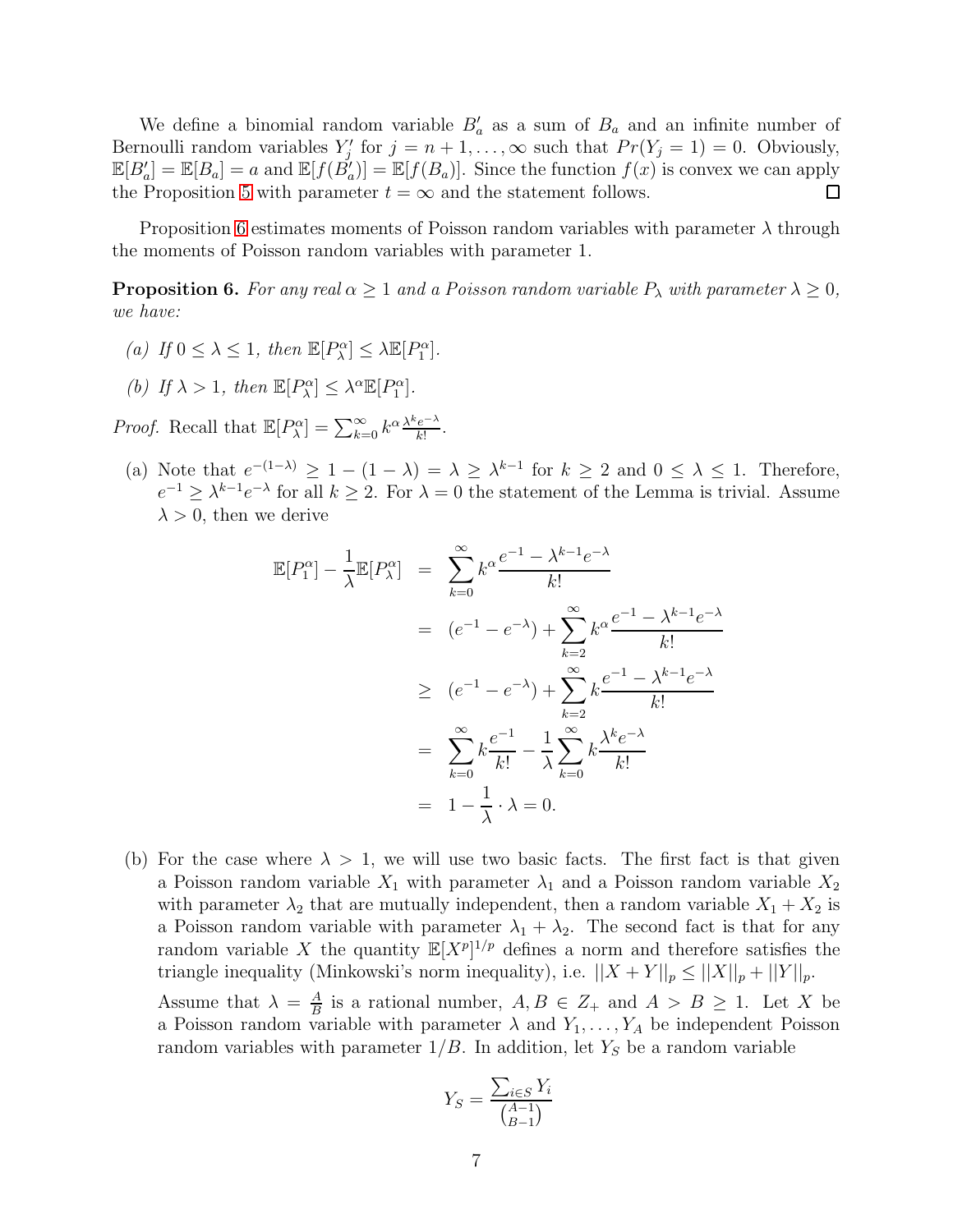Then

$$
X = \sum_{i=1}^{A} Y_i = \sum_{S \subseteq [A]:|S|=B} Y_S
$$

where  $[A] = \{1, \ldots, A\}$ . Let  $P_1$  be a Poisson random variable with parameter 1. Then applying the triangle inequality we obtain

$$
\mathbb{E}[X^{\alpha}]^{1/\alpha} \le \sum_{S \subseteq [A]:|S|=B} \mathbb{E}[Y_S^{\alpha}]^{1/\alpha} = \frac{\binom{A}{B}}{\binom{A-1}{B-1}} \mathbb{E}[P_1^{\alpha}]^{1/\alpha} = \lambda \mathbb{E}[P_1^{\alpha}]^{1/\alpha}
$$

which implies the inequality in the statement of the lemma for any rational value of  $\lambda > 1$ .

To derive the inequality for any real  $\lambda > 1$  we just need to apply the standard limiting argument, i.e., any real is a limit of rationals and the inequality holds for each of these rational values. Therefore, the inequality must hold for the real value of  $\lambda$ .

 $\square$ 

### <span id="page-7-0"></span>3 Heterogeneous Multiprocessor without Migrations

In this section we consider the case where the migration of jobs is not permitted, but their preemption is allowed. The corresponding homogeneous problem is known to be  $\mathcal{NP}$ -hard even if all jobs have common release dates and deadlines [\[4\]](#page-25-8). We propose an approximation algorithm by formulating the problem as a configuration integer program (IP) with an exponential number of variables and a polynomial number of constraints. Given an optimal solution for the configuration LP relaxation, we apply randomized rounding to get a feasible schedule for our problem. In order to get a polynomial-time algorithm, we present another (compact) formulation of our problem with a polynomial number of variables and constraints and we show that the relaxations of the two formulations are equivalent.

### 3.1 Linear Programming Relaxation

In order to formulate our problem as a configuration IP we need to discretize the time. In the following lemma we assume that the release dates and the deadlines of all jobs in all processors are integers.

<span id="page-7-1"></span>**Lemma 1.** There is a feasible schedule with energy consumption at most  $((1 + \frac{\varepsilon}{1-\varepsilon})(1 +$ 2  $\frac{2}{n-2})$ <sup>o</sup> · OPT in which each piece of each job  $j \in \mathcal{J}$  (j is executed on processor  $i \in \mathcal{P}$ ) starts and ends at a time point  $r_{i,j} + k \frac{\varepsilon}{n^3} (d_{i,j} - r_{i,j})$ , where  $k \ge 0$  is an integer and  $\varepsilon \in (0,1)$ .

*Proof.* We will first transform an optimal schedule  $S^*$  to a feasible schedule S in which the execution time of each job  $j \in \mathcal{J}$  executed on processor  $i \in \mathcal{P}$  is at least  $\frac{\varepsilon}{n}(d_{i,j} - r_{i,j})$ .

As the release dates and the deadlines are integers, we can divide the time into unit length slots. We can get now the schedule  $S$  from  $S^*$  as follows: For each unit slot we increase the processors' speeds such that to create an idle period of length  $\varepsilon$ . This can be done by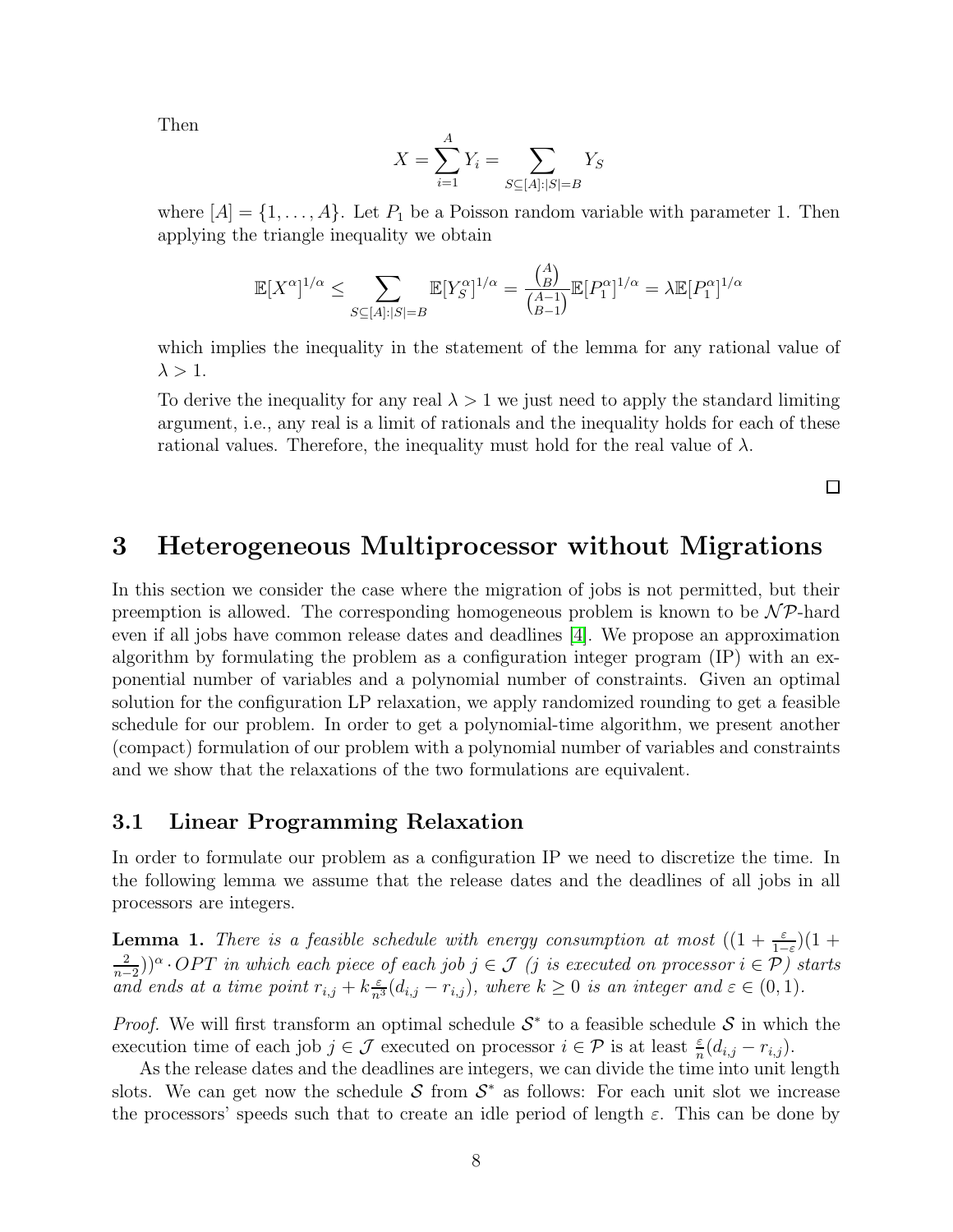increasing the speeds by a factor of  $1 + \frac{\varepsilon}{1 - \varepsilon}$ , and hence the total energy consumption in S is increased by a factor of  $(1 + \frac{\varepsilon}{1-\varepsilon})^{\alpha}$ . For each job  $j \in \mathcal{J}$ , we reserve an  $\frac{\varepsilon}{n}$  period to each unit slot in  $(r_{i,j}, d_{i,j}]$  on the processor in which j was executed in  $S^*$ . In S, we decrease the speed of j such that its total work to be executed during the periods where j was executed in  $\mathcal{S}^*$ and the additional  $d_{i,j} - r_{i,j}$  reserved periods. Therefore, in the final schedule the processing time of each job  $j \in \mathcal{J}$  is at least  $\frac{\varepsilon}{n}(d_{i,j} - r_{i,j})$ . After this transformation we apply the Earliest Deadline First (EDF) policy to each processor separately with respect to the set of jobs assigned on this processor in  $S^*$  and the speeds defined above. This ensures that we have a schedule with at most  $n$  preemptions, as in EDF a job may be interrupted only when another job is released.

Next, we transform  $S$  to a new schedule  $S'$  such that to satisfy the statement of the lemma. For each job  $j \in \mathcal{J}$  which is executed on the processor  $i \in \mathcal{P}$ , we split the interval  $(r_{i,j}, d_{i,j}]$  into slots of length  $\frac{\varepsilon}{n^3}(d_{i,j} - r_{i,j})$ , i.e., we partition  $(r_{i,j}, d_{i,j}]$  into intervals of the form  $(r_{i,j} + k\frac{\varepsilon}{n^3}(d_{i,j} - r_{i,j}), r_{i,j} + (k+1)\frac{\varepsilon}{n^3}(d_{i,j} - r_{i,j})]$ , where  $k \geq 0$  is an integer. As the processing time of j in S is at least  $\frac{\varepsilon}{n}(d_{i,j} - r_{i,j})$ , the execution of j has been partitioned into at least  $n^2$  slots. In each of these slots, the job j either is executed during the whole slot or is executed into a fraction of it. As we have applied the EDF policy, the job  $j$  is preempted at most n times, and hence at most  $2n$  of these slots are not completely covered by j, since for each preempted piece of j at most two slots may not be completely covered by it, i.e., the first and the last slot of its execution. We can modify the schedule  $S$  and get the schedule  $\mathcal{S}'$  in which the job j is executed only to the slots where it was entirely executed in  $\mathcal{S}$ . The number of these slots is at least  $n^2 - 2n$ . Thus, we have to increase the speed of j by a factor of  $1+\frac{2}{n-2}$ , and hence the energy is increased by a factor of  $(1+\frac{2}{n-2})^{\alpha}$ . By taking into account that  $S$  is a factor of  $(1 + \frac{\varepsilon}{1-\varepsilon})^{\alpha}$  far from the optimal, the lemma follows.

Let S be a schedule that satisfies Lemma [1](#page-7-1) and let  $j \in \mathcal{J}$  be a job executed on the processor  $i \in \mathcal{P}$  in S. The above lemma implies that the interval  $(r_{i,j}, d_{i,j}]$  can be partitioned into polynomial, with respect to n and  $1/\varepsilon$ , number of equal length slots. In each of these slots,  $j$  either is executed during the whole slot or is not executed at all. In what follows we consider schedules that satisfy Lemma [1.](#page-7-1)

A configuration c is a schedule for a single job on a single processor. Specifically, a configuration determines the slots, with respect to Lemma [1,](#page-7-1) during which one job is executed. Given a configuration c for a job  $j \in \mathcal{J}$ , we can define the execution time of j that is equal to the number of slots in c multiplied by the length of the slot. Due to the convexity of the speed-to-power function, in a minimum energy schedule that satisfies Lemma [1,](#page-7-1) the job  $j$ runs at a constant speed  $s_j$ . Hence,  $s_j$  is equal to the work of j over its execution time. Let  $\mathcal{C}_{ij}$  be the set of all possible feasible configurations for a job  $j \in \mathcal{J}$  in a processor  $i \in \mathcal{P}$ .

In order to ensure the feasibility of our schedule we need to further partition the time, by merging the slots for all jobs. Given a processor  $i \in \mathcal{P}$ , consider the time points of all jobs of the form  $r_{i,j} + k \frac{\varepsilon}{n^3} (d_{i,j} - r_{i,j})$  as introduced in Lemma [1.](#page-7-1) Let  $t_{i,1}, t_{i,2}, \ldots, t_{i,\ell_i}$  be the ordered sequence of these time points. Consider now the intervals  $(t_{i,p}, t_{i,p+1}], 1 \le p \le \ell_i - 1$ . In a schedule that satisfies Lemma [1,](#page-7-1) in each such interval either there is exactly one job that is executed during the whole interval or the interval is idle. Note also that these intervals might not have the same length. Let  $\mathcal I$  be the set of all these intervals for all processors.

We introduce the binary variable  $x_{i,j,c}$  that is equal to one if the job  $j \in \mathcal{J}$  is entirely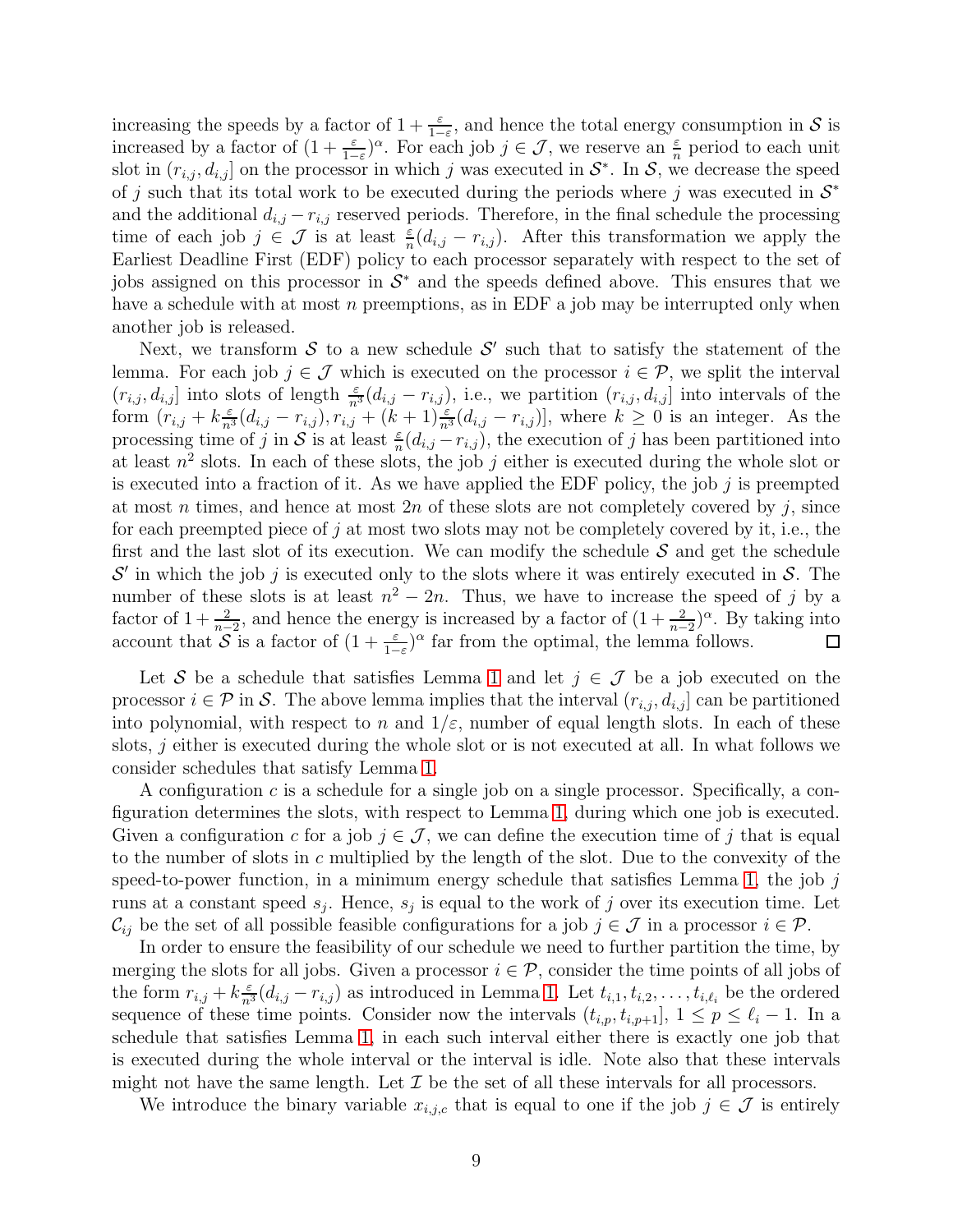executed on the processor  $i \in \mathcal{P}$  according to the configuration c, and zero otherwise. Note that, given the configuration and the processor  $i$  where the job  $j$  is executed, we can compute the energy consumption  $E_{i,j,c}$  for the execution of j. For ease of notation, we say  $I \in (i,j,c)$ if the interval  $I \in \mathcal{I}$  is included in the configuration c of processor  $i \in \mathcal{P}$  for the job  $j \in \mathcal{J}$ , that is there is a slot  $(r_{i,j} + k\frac{\varepsilon}{n^3}(d_{i,j} - r_{i,j}), r_{i,j} + (k+1)\frac{\varepsilon}{n^3}(d_{i,j} - r_{i,j})]$  in c that contains I.

<span id="page-9-0"></span>
$$
\min \sum_{i,j,c} E_{i,j,c} \cdot x_{i,j,c}
$$
\n
$$
\sum_{i,c} x_{i,j,c} = 1 \qquad \forall j \in \mathcal{J}
$$
\n(1)

$$
\sum_{(i,j,c)\ni I} x_{i,j,c} \le 1 \qquad \forall I \in \mathcal{I} \tag{2}
$$

$$
x_{i,j,c} \in \{0,1\} \qquad \forall i \in \mathcal{P}, j \in \mathcal{J}, c \in \mathcal{C}_{ij} \qquad (3)
$$

Inequality [\(1\)](#page-9-0) enforces that each job is entirely executed according to exactly one configu-ration. Inequality [\(2\)](#page-9-0) ensures that at most one job is executed in each interval  $(t_{i,p}, t_{i,p+1}],$  $1 \leq p \leq \ell_i-1$ .

We next relax the constraints [\(3\)](#page-9-0) such that  $x_{i,j,c} \geq 0$ . Since the structure of this LP is quite simple we can define an equivalent compact LP relaxation with polynomial number of constraints and variables. We describe how to do it in Section [3.3.](#page-12-0) For now we assume that we can find an optimal solution of our configuration LP in polynomial time.

### <span id="page-9-3"></span>3.2 Randomized Rounding

Now, we show how to apply randomized rounding to get an approximation algorithm for our problem. Recall that, by definition, an interval  $I \in \mathcal{I}$  corresponds to a single processor  $i \in \mathcal{P}$ . Our algorithm follows.

#### <span id="page-9-1"></span>Algorithm 1

- 1: Solve the configuration LP relaxation.
- 2: For each job  $j \in \mathcal{J}$ , choose a configuration at random with probability  $x_{i,j,c}$ .
- 3: Let  $w_i(I)$  be the amount of work executed for job j during the interval  $I \in \mathcal{I}$  according to its chosen configuration and  $i$  be the associated processor to the interval  $I$ .
- 4: Set *i*'s speed during *I* as if  $\sum_{j\in\mathcal{J}} w_j(I)$  units of work are executed with constant speed during the entire I.

<span id="page-9-2"></span>**Theorem [1](#page-9-1).** Assume that  $\alpha_i \geq 1$  for all  $i = 1, ..., m$ . Algorithm 1 achieves an approximation ratio of  $((1+\frac{\varepsilon}{1-\varepsilon})(1+\frac{2}{n-2}))^{\alpha}\tilde{B}_{\alpha}$  for the heterogeneous multiprocessor preemptive speedscaling problem without migrations in time polynomial to n and to  $1/\varepsilon$ , where  $\alpha = \max_{i \in \mathcal{P}} \alpha_i$ and  $\varepsilon \in (0,1)$ .

*Proof.* For each interval  $I \in \mathcal{I}$ , we estimate the expected energy consumption during I. So, in the remainder of the proof, we fix such an interval (and processor).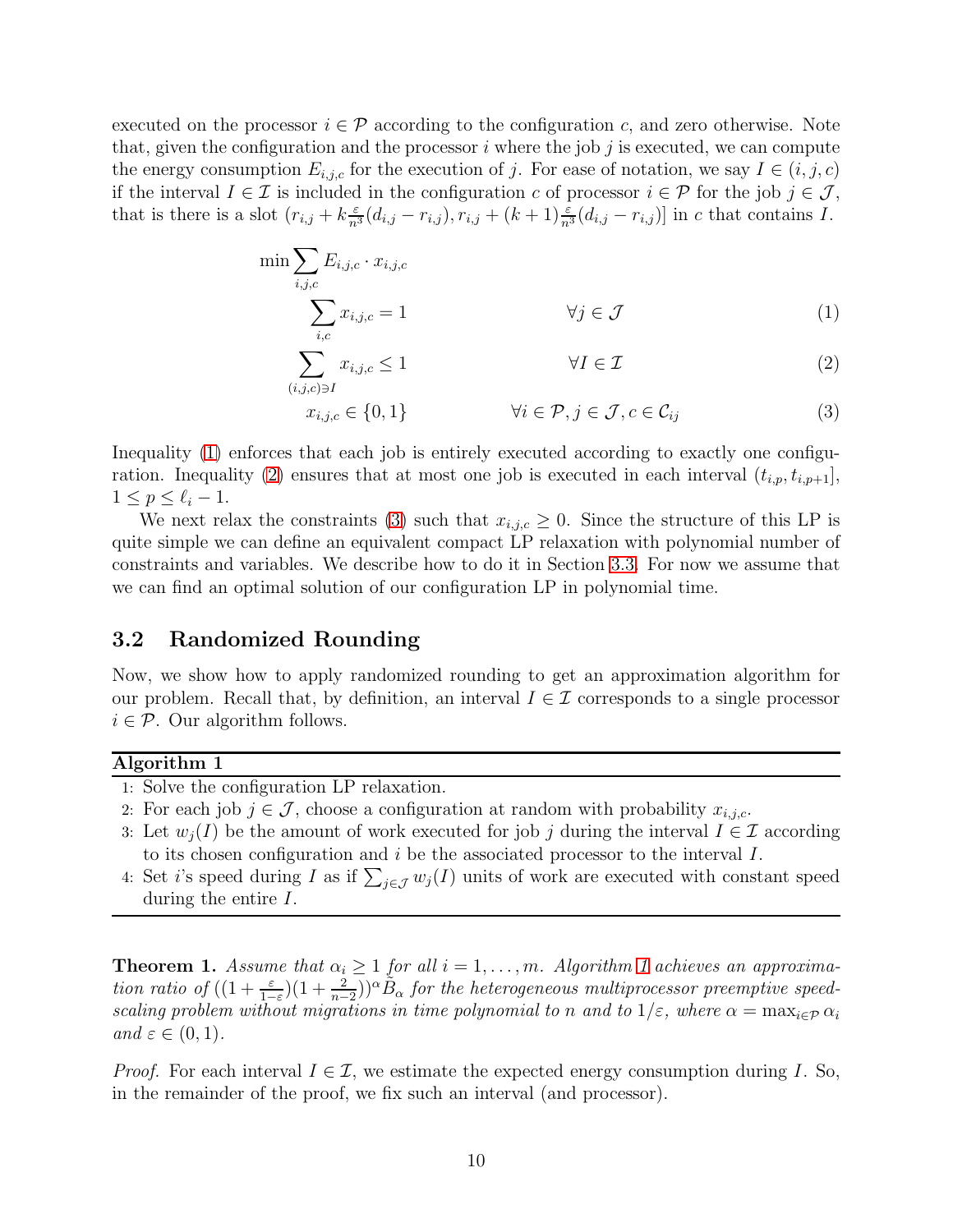Initially, the algorithm computes an optimal solution for the relaxed LP. For each job  $j \in \mathcal{J}$ , let  $n_j$  be the number of the non-zero  $x_{i,j,c}$  variables such that  $I \in (i, j, c)$ . Note that, every such variable corresponds to some configuration  $c$  such that if the job  $j$  is executed according to c, then it must be executed during I. For notational convenience, let  $X_{j,k}$  be the k-th,  $1 \leq k \leq n_j$ , of these non-zero variables and  $s_{j,k}$  be the corresponding speed. The probability that the job j is executed during I in the algorithm's schedule is  $Y_j = \sum_{k=1}^{n_j} X_{j,k}$ .

If the job  $j$  is entirely executed according to the configuration which corresponds to the variable  $X_{j,k}$ , then its energy consumption is  $e_{j,k} = |I| s_{j,k}^{\alpha_i}$ , during I. The energy consumption achieved by the optimal solution of the LP relaxation during I is  $LP_I^* = \sum_{j=1}^n \sum_{k=1}^{n_j} e_{j,k} X_{j,k}$ .

Assume that the randomized rounding assigns exactly the jobs in the set  $S$  to be processed during the interval *I*. The probability of such an event is  $Pr(S) = \prod_{j \in S} Y_j \prod_{j \in J \setminus S} (1 - Y_j)$ . Let  $E(S)$  be the expected energy consumption during I under the condition that exactly the jobs in the set S are executed during I. Then, the expected energy consumption  $E_I$  of our algorithm during  $I$  can be expressed as follows:

$$
E_I = \sum_{S \subseteq \mathcal{J}} E(S) \prod_{j \in S} Y_j \prod_{j \in \mathcal{J} \setminus S} (1 - Y_j)
$$

We, now, estimate  $E(S)$ . Let  $U(S)$  be the set of all combinations of pairs  $(j, k)$  that we can choose in order to schedule exactly the jobs in set  $S, S \subseteq \mathcal{J}$ , during I. If the algorithm schedules the jobs in S during I according to the configurations in U, where  $U \subseteq U(S)$ , then the total energy consumption during I in the algorithm's schedule is  $|I|\left(\sum_{(j,k)\in U} s_{j,k}\right)^{\alpha_i}$ . So,

$$
E(S) = \sum_{U \subseteq U(S)} \left( \prod_{(j,k) \in U} \frac{X_{j,k}}{Y_j} \right) |I| \left( \sum_{(j,k) \in U} s_{j,k} \right)^{\alpha_i}
$$

For each job  $j \in S$ , we denote by  $\tilde{e}_j$  a random variable which takes the value  $e_{j,k}$  with probability  $\frac{X_{j,k}}{Y_j}$ . Then, we have that

$$
E(S) = \mathbb{E}\left[\left(\sum_{j \in S} \tilde{e}_j^{1/\alpha_i}\right)^{\alpha_i}\right]
$$

By Proposition [1,](#page-4-0)

$$
E(S) \le \left(\sum_{j \in S} \mathbb{E}\left[\tilde{e}_j\right]^{1/\alpha_i}\right)^{\alpha_i}
$$

We set  $e_j = \mathbb{E}[\tilde{e}_j]$ . Therefore, the expected energy consumption during I can be upper bounded as follows

$$
E_I \le \sum_{S \subseteq \mathcal{J}} \left( \sum_{j \in S} e_j^{1/\alpha_i} \right)^{\alpha_i} \prod_{j \in S} Y_j \prod_{j \in \mathcal{J} \setminus S} (1 - Y_j)
$$

We can assume that there exists a sufficiently large  $Q \in \mathbb{N}$  such that  $Y_j = \frac{q_j}{Q}$  $\frac{q_j}{Q}$ ,  $1 \leq j \leq n$ , for some  $q_j \in \mathbb{N}$  (we don't make any assumptions on the encoding length of these numbers, we use them only for analysis purposes) since these numbers come from solving an LP with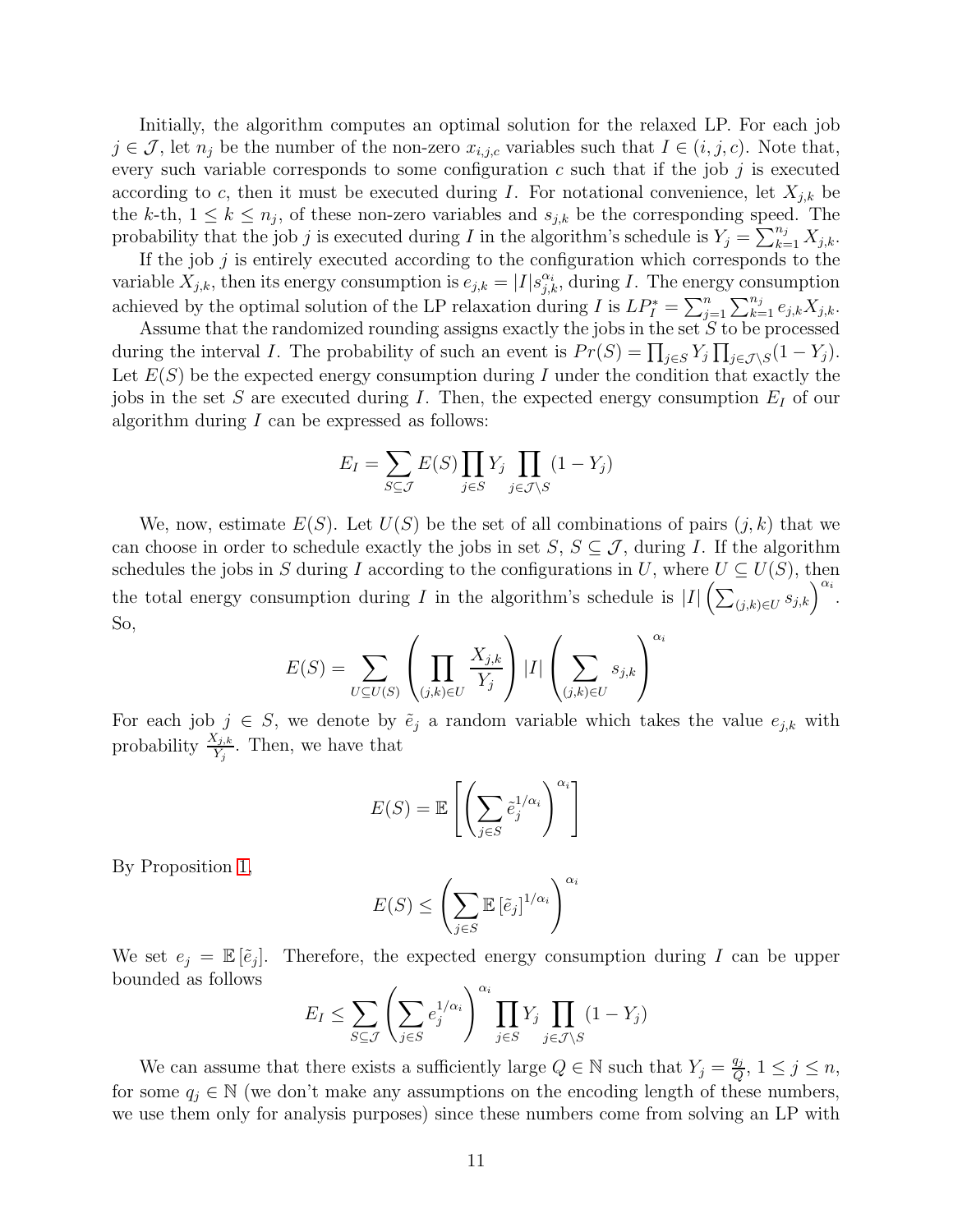rational coefficients. Let  $Y = 1/Q$  and  $q = \sum_{j=1}^{n} q_j$ . Note that  $q \leq Q$ . By applying the Proposition [2](#page-4-1) iteratively, we split  $Y_j$  into smaller pieces and we get that

$$
E_I \ \leq \ \sum_{S \subseteq \{1,2,\ldots,q\}} \left( \sum_{j \in S} e_j^{1/\alpha_i} \right)^{\alpha_i} Y^{|S|} (1-Y)^{q-|S|}
$$

By using Proposition [3](#page-5-0) we get

$$
E_I \leq \sum_{S \subseteq \{1, 2, \dots, q\}} |S|^{\alpha_i - 1} \left( \sum_{j \in S} e_j \right) Y^{|S|} (1 - Y)^{q - |S|}
$$
  
= 
$$
\sum_{k=1}^q \sum_{S \subseteq \{1, 2, \dots, q\}, |S| = k} \left( \sum_{j \in S} e_j \right) k^{\alpha_i - 1} Y^k (1 - Y)^{q - k}
$$

By changing the order of the sums in the above inequality and given that  $\binom{q-1}{k-1}$  $\binom{q-1}{k-1}$  is the number of sets of cardinality  $k$  that contain  $j$ , we get

$$
E_I \leq \left(\sum_{j=1}^q e_j\right) \sum_{k=1}^q {q-1 \choose k-1} k^{\alpha_i-1} Y^k (1-Y)^{q-k}
$$
  
\n
$$
= \left(\frac{\sum_{j=1}^q e_j}{q}\right) \sum_{k=1}^q {q \choose k} k^{\alpha_i} Y^k (1-Y)^{q-k}
$$
  
\n
$$
= \left(\frac{\sum_{j=1}^n q_j e_j}{q}\right) \sum_{k=1}^q {q \choose k} k^{\alpha_i} Y^k (1-Y)^{q-k}
$$
  
\n
$$
= \frac{Q}{q} L P_I^* \sum_{k=1}^q {q \choose k} k^{\alpha_i} Y^k (1-Y)^{q-k}
$$
  
\n
$$
= \frac{Q}{q} L P_I^* \cdot \mathbb{E}[B_{q/Q}^{\alpha_i}]
$$

where  $B_{q/Q}$  is a random variable with expectation  $\frac{q}{Q}$  which corresponds to the sum of q i.i.d Bernoulli random variables. Therefore,

$$
E_I \leq \frac{Q}{q} L P_I^* \cdot \mathbb{E}[B_{q/Q}^{\alpha_i}] \leq \frac{Q}{q} L P_I^* \cdot \mathbb{E}[P_{q/Q}^{\alpha_i}] \leq \frac{Q}{q} L P_I^* \cdot \frac{q}{Q} \mathbb{E}[P_1^{\alpha_i}]
$$

where the second inequality follows from Proposition [4](#page-5-1) and the last inequality follows from Proposition [6\(](#page-6-0)a). Therefore, by summing over all intervals and processors and as  $\alpha =$  $\max_{i \in \mathcal{P}} \alpha_i$ , we get

$$
E \le LP^* \cdot \mathbb{E}[P_1^{\alpha}] = LP^* \cdot \tilde{B}_{\alpha}
$$

The theorem follows.

 $\Box$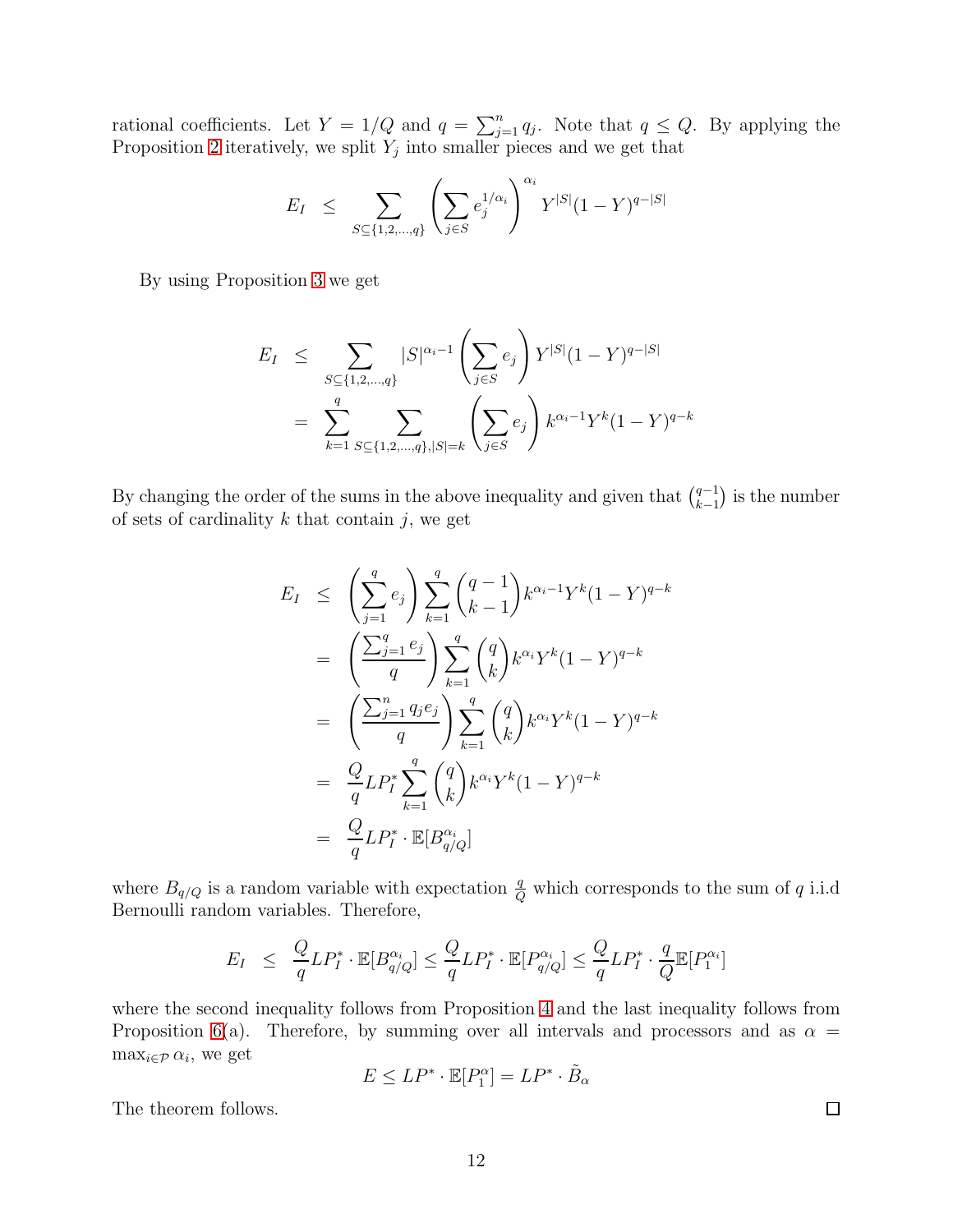**Remark:** Let  $f_i$  be the contribution of all variables  $x_{i,j,c}$  to the value of the optimal LP solution, i.e.,  $\sum_{i \in \mathcal{P}} f_i = f$  where f is the optimal value of the configuration LP. One can refine the analysis of the Theorem [1](#page-9-2) and show the factor of  $\sum_{i \in \mathcal{P}} \tilde{B}_{\alpha_i} \frac{f_i}{f}$  $\frac{f_i}{f}$  instead of  $\tilde{B}_{\alpha}$  if all  $\alpha_i \geq 1$ .

### <span id="page-12-0"></span>3.3 Compact Linear Programming Relaxation

t

Next, we define a compact formulation for the problem without migrations and we show that the relaxations of the compact and the configuration LPs are equivalent. Recall that, by Lemma [1,](#page-7-1) there is always an  $((1+\frac{\varepsilon}{1-\varepsilon})(1+\frac{2}{n-2}))^{\alpha}$ -approximate schedule for our problem such that if the job  $j \in \mathcal{J}$  is executed on the processor  $i \in \mathcal{P}$ , then its feasibility interval  $(r_{i,j}, d_{i,j}]$  can be partitioned into equal-length slots. Given such a slot t, j is either executed during the whole t or it is not executed at all during t. The number of these slots is  $\frac{n^3}{5}$  $\frac{\nu^3}{\varepsilon}$ , while each slot t has length  $\ell_t = \frac{\varepsilon}{n^3} (d_{i,j} - r_{i,j})$ . Recall also that  $\mathcal I$  denotes the set of all intervals occurred by merging the slots for all jobs.

In order to formulate our problem as a compact LP, we introduce a binary variable  $y_{i,j,q}$ which is equal to one if the job j is executed on the processor i during exactly  $q$  slots and zero otherwise. Moreover, we introduce a binary variable  $z_{i,j,q,t}$  which is equal to one if the job j is executed on the processor i during the slot t and it is executed during exactly  $q$  slots in total. Otherwise,  $z_{i,j,q,t}$  is equal to zero. We define the constants  $p_{i,j,q} = q_{\overline{n}}^{\epsilon} (d_{i,j} - r_{i,j})$ and  $E_{i,j,q} = \frac{w_{i,j}^{\alpha_i}}{n^{\alpha_i-1}}$  $\frac{a_{i,j}}{p_{i,j,q}^{a_{i}-1}}$  as the total execution time and the energy consumption, respectively, of the job  $j$  if it is entirely executed on the processor  $i$  during exactly  $q$  slots.

<span id="page-12-1"></span>
$$
\min \sum_{i,j,q} E_{i,j,q} \cdot y_{i,j,q}
$$
\n
$$
\sum_{i,q} y_{i,j,q} = 1
$$
\n
$$
\forall j \in \mathcal{J}
$$
\n(4)

$$
\sum_{t} z_{i,j,q,t} = q \cdot y_{i,j,q} \qquad \qquad \forall i \in \mathcal{P}, j \in \mathcal{J}, q \in \{1, 2, \dots, \frac{n^3}{\varepsilon}\} \qquad (5)
$$

$$
\sum_{j,q} \sum_{t:I \subseteq t} z_{i,j,q,t} \le 1 \qquad \qquad \forall i \in \mathcal{P}, I \in \mathcal{I} \tag{6}
$$

$$
y_{i,j,q}, z_{i,j,q,t} \in \{0,1\} \qquad \forall i \in \mathcal{P}, j \in \mathcal{J}, q, t \in \{1,2,\ldots,\frac{n^3}{\varepsilon}\} \qquad (7)
$$

The constraint [\(4\)](#page-12-1) ensures that each job is entirely executed on some processor. The con-straint [\(5\)](#page-12-1) establishes the relationship between the variables  $z_{i,j,q,t}$  and  $y_{i,j,q}$ . If  $y_{i,j,q} = 1$ , then exactly q variables  $z_{i,j,q,t}$  must be equal to one. The constraint [\(6\)](#page-12-1) enforces that at most one job is executed by each processor at each time. Specifically, given a job  $j \in \mathcal{J}$  which is executed on the processor  $i \in \mathcal{P}$ , if j is executed during the slot  $t \in \{1, 2, \ldots, \frac{n^3}{\varepsilon}\}$  $\left\{\frac{i^{\circ}}{\varepsilon}\right\}$ , then j is executed during every interval  $I \in \mathcal{I}$  such that  $I \subseteq t$ . Note that the numbers of both the variables and the constraints of the above LP are polynomial to n and to  $1/\varepsilon$ .

The configuration and the compact formulations are equivalent, as they both lead to a minimum energy schedule satisfying Lemma [1.](#page-7-1) Consider now the LPs that occur if we relax constraints [\(3\)](#page-9-0) and [\(7\)](#page-12-1), respectively. In Lemma [2](#page-13-0) we prove that the equivalence is also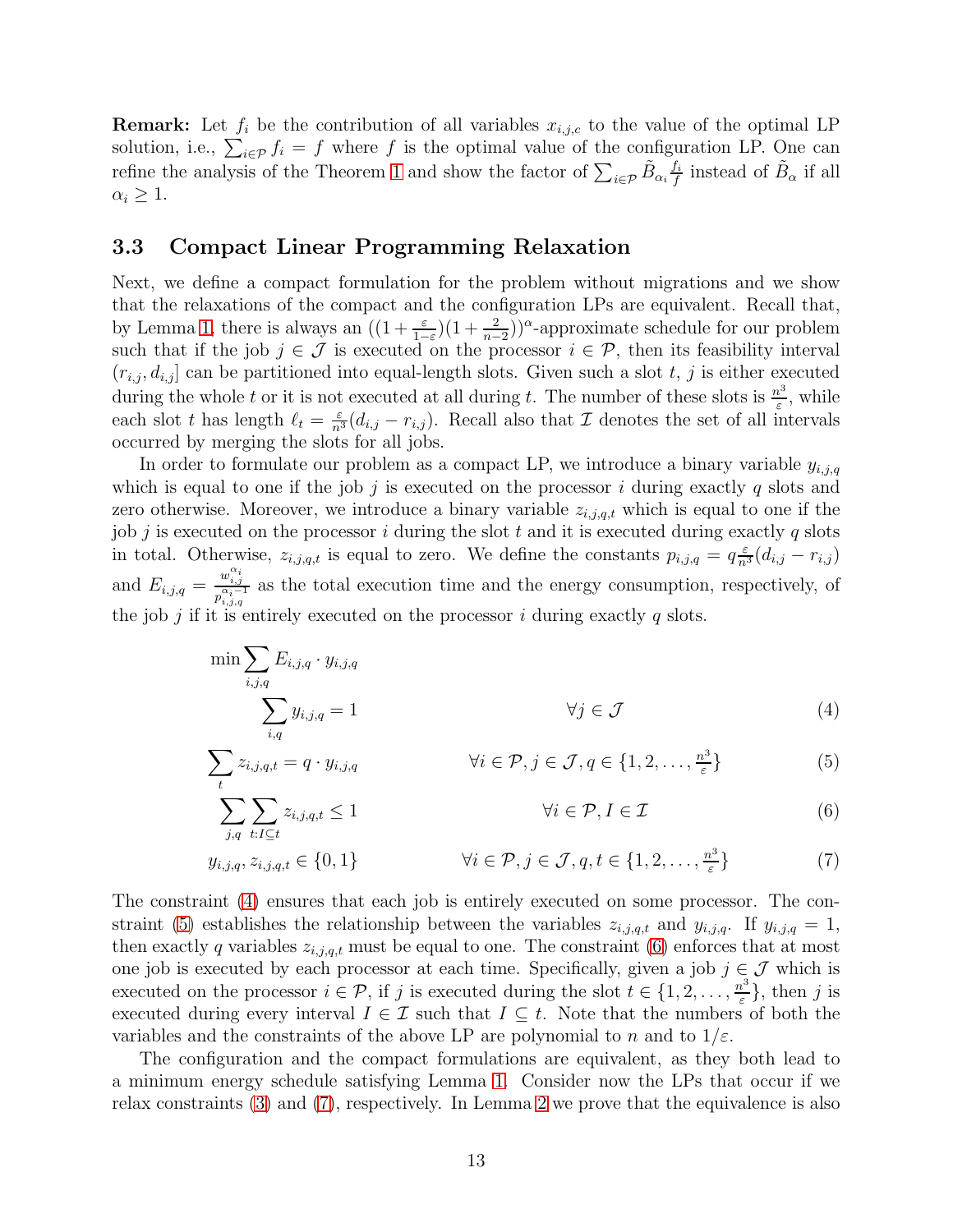true for these relaxations through a transformation of a solution for the configuration LP relaxation to a solution for the compact LP relaxation, and vice versa. As a result, given a solution of the compact LP relaxation obtained by any polynomial time algorithm, we can get a solution for the configuration LP relaxation. Then, we can apply the randomized rounding presented in the previous section and get the approximation ratio of Theorem [1.](#page-9-2)

#### <span id="page-13-0"></span>Lemma 2. The relaxations of the configuration LP and the compact LP are equivalent.

Proof. We will show that any feasible solution for the configuration LP relaxation can be transformed to a feasible solution for the compact LP relaxation with the same energy consumption and vice versa.

Assume that we are given a feasible solution for the relaxation of the configuration LP. Such a solution corresponds to a schedule of the jobs on the processors. Specifically, the value of the variable  $x_{i,j,c}$  specifies the part of the job  $j \in \mathcal{J}$  executed on processor  $i \in \mathcal{P}$  during the slots that belong to the configuration  $c \in C_{ij}$ . Let  $C_{ijq} \subseteq C_{ij}$  be the set of configurations of j on i with exactly q slots. Then, we define  $z_{i,j,q,t} = \sum_{c \in C_q : t \in c} x_{i,j,c}$ . This defines a feasible solution for the relaxation of the compact LP.

Assume that we are given a feasible solution for the compact LP. We will define a set of configurations and we will assign a non-zero value for each variable  $x_{i,i,c}$  that corresponds to these configurations. The number of these configurations should be polynomial to  $n$  and to 1  $\frac{1}{\varepsilon}$ . The remaining variables of the configuration LP will be set to zero.

Consider a non-zero variable  $y_{i,j,q}$  (and its corresponding variables  $z_{i,j,q,t}$ ) in the solution of the compact LP. We partition the part of the schedule defined by  $y_{i,j,q}$  into a set of configurations with q slots and we specify the values of the variables  $x_{i,j,c}$  that correspond to these configurations. To do this, for each variable  $y_{i,j,q}$  and its associated variables  $z_{i,j,q,t}$ , we construct a bipartite graph  $G = (A \cup B, E)$  as follows. The set A contains q nodes, i.e.  $A = \{a_1, a_2, \ldots, a_q\}$ . Intuitively, each of these nodes corresponds to one of the q slots of the configurations that will correspond to  $y_{i,j,q}$ . The set B contains  $\frac{n^3}{\varepsilon}$  $\frac{v^{\circ}}{\varepsilon}$  nodes, one for each possible slot of j on the processor i (see Lemma [1\)](#page-7-1), i.e.  $B = \{b_1, b_2, \ldots, b_{\frac{n^3}{5}}\}$ . We will define the set of edges E and their weights, such that each node  $a_k \in A$  has weighted degree exactly  $y_{i,j,q}$  and each node  $b_t \in B$  has weighted degree exactly  $z_{i,j,q,t}$ . Note that, the total weight of all the edges will be  $q \cdot y_{i,j,q} = \sum_{t} z_{i,j,q,t}$ . We start by adding edges from  $a_1$  to  $b_1, b_2, \ldots$ of weight  $z_{i,j,q,1}, z_{i,j,q,2}, \ldots$ , respectively, as long as  $\sum_{t=1}^{k} z_{i,j,q,t} \leq y_{i,j,q}$ . The first time where  $\sum_{t=1}^{k} z_{i,j,q,t} > y_{i,j,q}$  we add an edge between  $a_1$  and  $b_k$  of weight  $y_{i,j,q} - \sum_{t=1}^{k-1} z_{i,j,q,t}$ . Moreover, we add an edge between  $a_2$  and  $b_k$  of weight  $z_{i,j,q,k}-(y_{i,j,q}-\sum_{t=1}^{k-1} z_{i,j,q,t})$ . We continue adding edges from  $a_2$  to  $b_{k+1}, b_{k+2}, \ldots$  of weight  $z_{i,j,q,k+1}, z_{i,j,q,k+2}, \ldots$ , respectively, until the sum of their weights is bigger than  $y_{i,j,q}$ . At this point we add an edge of appropriate weight starting from  $a_3$  and we continue like this. Note that, by construction each node  $b_t \in B$  has degree either one or two. Then, we construct a set of configurations based on the following proposition.

**Proposition 7.** Let  $G = (A \cup B, E)$  be a bipartite graph in which each node in A has weighted degree exactly one and each node in B has weighted degree at most one. There are perfect matchings  $M_1, M_2, \ldots, M_r$  (i.e., matchings having exactly |A| edges) and coefficients  $\lambda_1, \lambda_2, \ldots, \lambda_r$  such that  $\sum_{i=1}^r \lambda_i = 1$ , and for each edge e it holds that  $\sum_{i: e \in M_i} \lambda_i = w_e$ , where  $w_e$  is the weight of the edge e.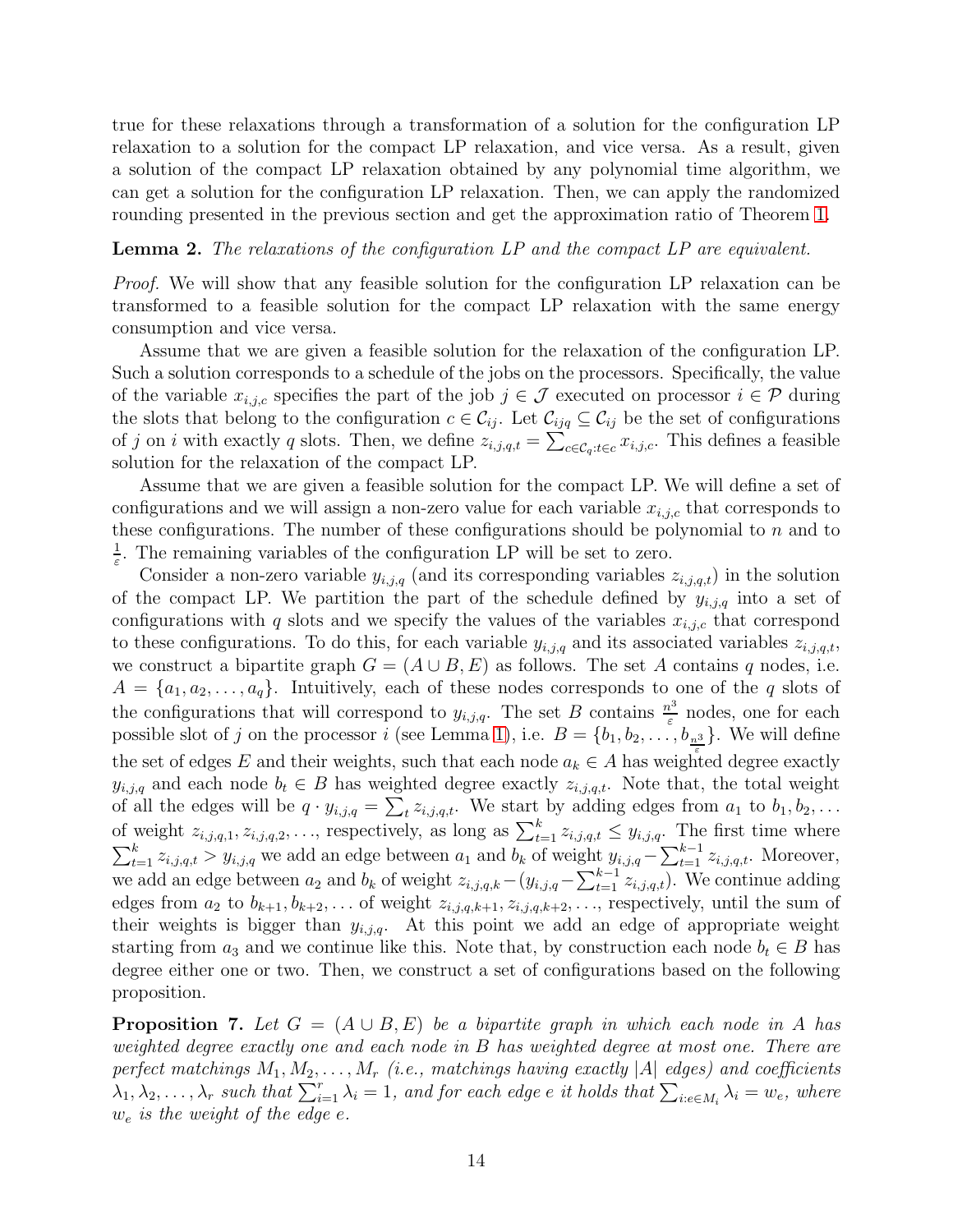*Proof.* By the construction of the graph G, all its edges have a positive weight and all nodes in the set A have the same weighted degree which is equal to  $y_{i,j,q}$ . Consider an arbitrary perfect matching M in G. Let  $w_{\min} = \min_{e \in M} \{w_e\}$ . Clearly,  $w_{\min} > 0$ . We define  $\lambda_1 = w_{\min}$ and we modify the graph G by setting the weight of every edge  $e \in M$  equal to  $w_e - w_{\min}$ . Then, we remove all edges with zero weight. We repeat this procedure until the graph is empty. Given that we remove at least one each in each iteration, we compute a polynomial number of perfect matchings.  $\Box$ 

It is easy to see that the solution obtained for the configuration LP is feasible. The fact that Constraint [\(1\)](#page-9-0) is satisfied comes from Constraints [\(4\)](#page-12-1) and [\(5\)](#page-12-1). The fact that Constraint [\(2\)](#page-9-0) is satisfied comes from Constraint [\(6\)](#page-12-1).  $\Box$ 

### <span id="page-14-0"></span>4 Heterogeneous Multiprocessor with Migrations

In this section we present an algorithm for the heterogeneous multiprocessor speed-scaling problem with preemptions and migrations. We assume that, if x units of work for the job  $j$ are executed on the processor i, then  $x/w_{i,j}$  portion of j is accomplished by i. We formulate the problem as a configuration LP, with an exponential number of variables and a polynomial number of constraints, and we show how to obtain an  $OPT + \varepsilon$  solution with the Ellipsoid algorithm in time polynomial to the size of the instance and to  $1/\varepsilon$ , where  $\varepsilon > 0$ .

A configuration c is a one-to-one assignment of  $n_c$ ,  $0 \leq n_c \leq m$ , jobs to the m processors as well as an assignment of a speed value for every processor. We denote by  $\mathcal C$  the set of all possible configurations. A well defined schedule for our problem has to specify exactly one configuration at each time t. The cardinality of  $\mathcal C$  is unbounded, since the processors' speeds may be any real values. Hence, we have to discretize the possible speed values and consider only a finite number of speeds at which the processors can run.

<span id="page-14-1"></span>**Lemma 3.** There is a feasible schedule of energy consumption at most  $OPT + \varepsilon$  that uses a finite (exponential to the size of the instance and polynomial to  $1/\varepsilon$ ) number of discrete processors' speeds, for any  $\varepsilon > 0$ .

Proof. To discretize the speeds, we first define a lower and an upper bound on the speed of any processor in an optimal schedule. For the lower bound, consider a job  $j \in \mathcal{J}$ . Recall that the release date and the deadline of  $j$  are different on different processors. Hence, the feasible intervals of  $j$  in different processors may be completely disjoint, that is the processing time of j in an optimal schedule can be equal to  $\sum_{i\in\mathcal{P}}(d_{i,j}-r_{i,j})$ . Therefore, due to the convexity of the speed-to-power function, a non-zero lower bound on the speed of every processor is the minimum density among all the jobs, i.e.,  $s_{LB} = \min_{j \in \mathcal{J}} \left\{ \frac{\min_{i \in \mathcal{P}} \{w_{i,j}\}}{\sum_{i \in \mathcal{P}} (d_{i,j} - r_{i,j})} \right\}$  $\frac{\min_{i\in\mathcal{P}}\{w_{i,j}\}}{\min_{i\in\mathcal{P}}(d_{i,j}-r_{i,j})}$ . For the upper bound, consider a processor  $i \in \mathcal{P}$ . An upper bound on the speed of i can be obtained by calculating the speed at which the jobs would run if they were all executed in the minimum alive interval of any job on i, i.e.,  $\frac{\sum_{j\in J} w_{i,j}}{\min_{j\in J} (d_{i,j})}$  $\frac{\sum_{j\in J} a_{i,j}}{\min_{j\in J}(d_{i,j}-r_{i,j})}$ . Hence, an upper bound on the speed of every processor is  $s_{UB} = \max_{i \in P} \left\{ \frac{\sum_{j \in J} w_{i,j}}{\min_{j \in J} (d_{i,j} - i)} \right\}$  $\frac{\sum_{j\in J} w_{i,j}}{\min_{j\in J}(d_{i,j}-r_{i,j})}\big\}.$ 

Given these lower and upper bounds and a small constant  $\delta > 0$ , we discretize the speed values in a geometric way. In other words, we consider only the speeds of the form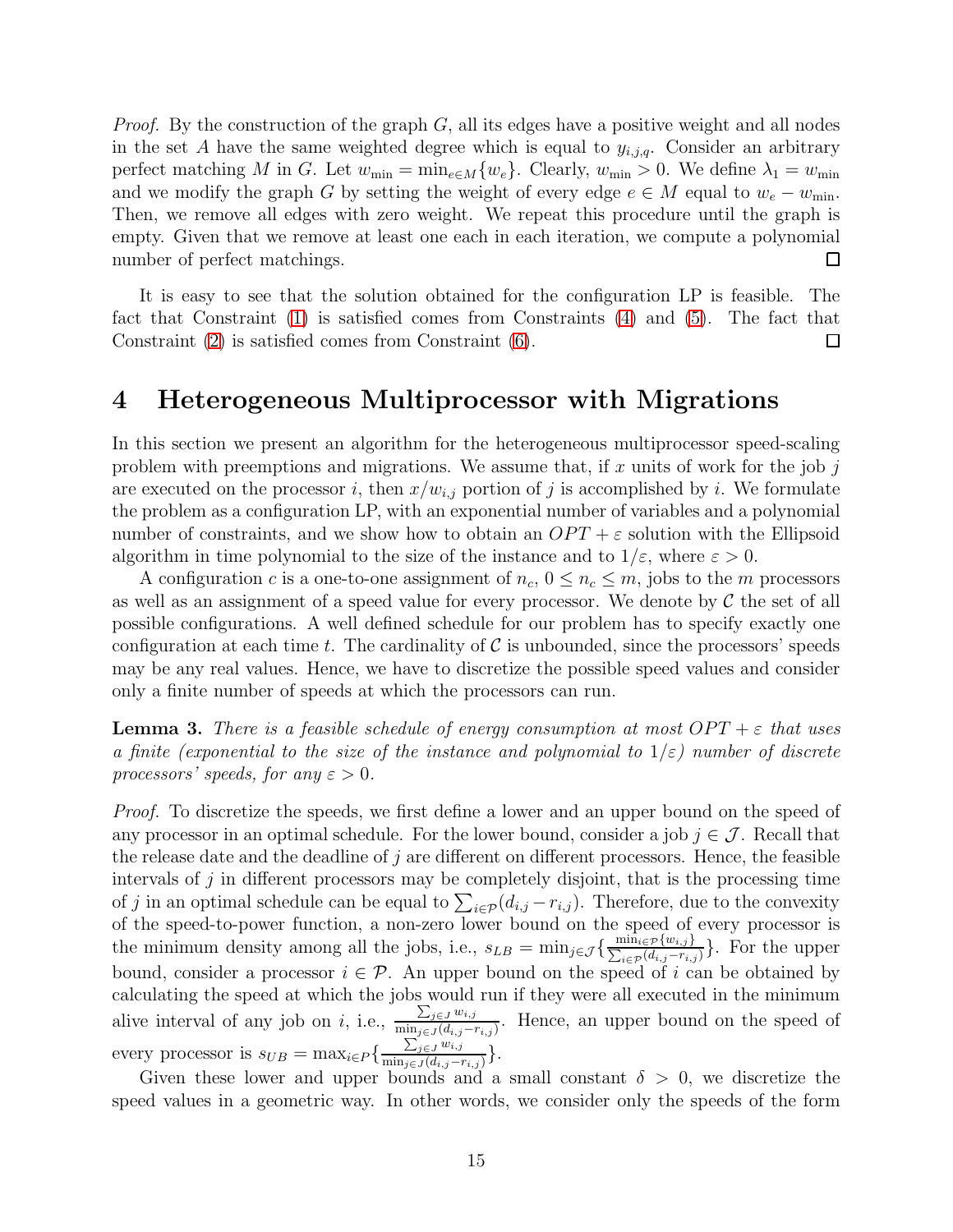$(1+\delta)s_{LB}, (1+\delta)^2s_{LB}, \ldots, (1+\delta)^k s_{LB}$ , where k is the first integer such that  $(1+\delta)^k s_{LB} \geq s_{UB}$ . Hence, the number of speed values is equal to  $k = \left[\log_{1+\delta} \frac{s_{UB}}{s_{LB}}\right]$ , which is polynomial to the size of the instance and to  $1/\log(1+\delta)$ .

Consider now an optimal schedule for our problem. Let S be the schedule obtained from the optimal one by rounding up the processors' speeds to the closest discrete value. The ratio of the energy consumption of any processor  $i \in \mathcal{P}$  at any time t in S over the energy consumption by *i* at *t* in the optimal schedule is at most  $(1 + \delta)^{\alpha_i}$ . By summing up for all processors and all time instances, we get that the energy consumption of  $S$  is at most  $(1 + \delta)^{\alpha}OPT$ . Finally, if we pick a  $\delta$  such that  $\delta = (1 + \frac{\varepsilon}{OPT})^{1/\alpha} - 1$ , then the energy consumption of S is at most  $OPT + \varepsilon$ . However, this selection made the number of discrete speeds to be exponential to the size of the instance and to  $1/\varepsilon$ .  $\Box$ 

In what follows in this section, we deal with schedules that satisfy Lemma [3.](#page-14-1) Let, now,  $t_0 < t_1 < \ldots < t_\ell$  be the time instants that correspond to release dates and deadlines of jobs so that there is a time  $t_i$  for every possible release date and deadline. We denote by  $\mathcal I$  the set of all possible intervals of the form  $(t_{i-1}, t_i]$ , for  $1 \leq i \leq \ell$ . Let |I| be the length of the interval I.

We introduce a variable  $x_{I,c}$ , for each  $I \in \mathcal{I}$  and  $c \in \mathcal{C}$ , which corresponds to the total processing time during the interval  $I \in \mathcal{I}$  where the processors run according to the configuration  $c \in \mathcal{C}$ . We denote by  $E_{I,c}$  the instantaneous energy consumption of the processors if they run with respect to the configuration c during the interval I. Moreover, let  $s_{j,c}$  be the speed of the job  $j$  according to the configuration  $c$ . For notational convenience, we denote by  $(I, c)$  the set of jobs which are alive during the interval I and which are executed on some processor by the configuration c. Finally, let  $i(j, c)$  be the processor on which the job j is assigned into configuration c. We propose the following configuration LP:

<span id="page-15-0"></span>
$$
\min \sum_{I \in \mathcal{I}, c \in \mathcal{C}} E_{I,c} \cdot x_{I,c} \n\sum_{c \in \mathcal{C}} x_{I,c} \le |I| \qquad \forall I \in \mathcal{I}
$$
\n(8)

$$
\sum_{I,c:\,j\in(I,c)}\frac{s_{j,c}}{w_{i(j,c),j}}x_{I,c}\geq 1\qquad\qquad\forall j\in\mathcal{J}\tag{9}
$$

 $x_{I,c} \geq 0$   $\forall I \in \mathcal{I}, c \in \mathcal{C}$ 

Consider the schedule for the interval  $I$  that occurs by an arbitrary order of the configurations assigned to I. This schedule is feasible, as the processing time of all configurations assigned to I is equal to the length of the interval. Hence, Inequality  $(8)$  ensures that for each interval I there is exactly one configuration for each time  $t \in I$ . Inequality [\(9\)](#page-15-0) implies that each job j is entirely executed.

The above LP has an exponential number of variables. In order to handle this, we create the dual LP, which has an exponential number of constraints. Next, we show how to efficiently apply the Ellipsoid algorithm to it (see [\[17\]](#page-26-5)). For this, we provide a polynomialtime separation oracle, i.e., we give a polynomial-time algorithm which given a solution for the dual LP decides if this solution is feasible or otherwise it identifies a violated constraint. As we can compute an optimal solution for the dual LP, we can also find an optimal solution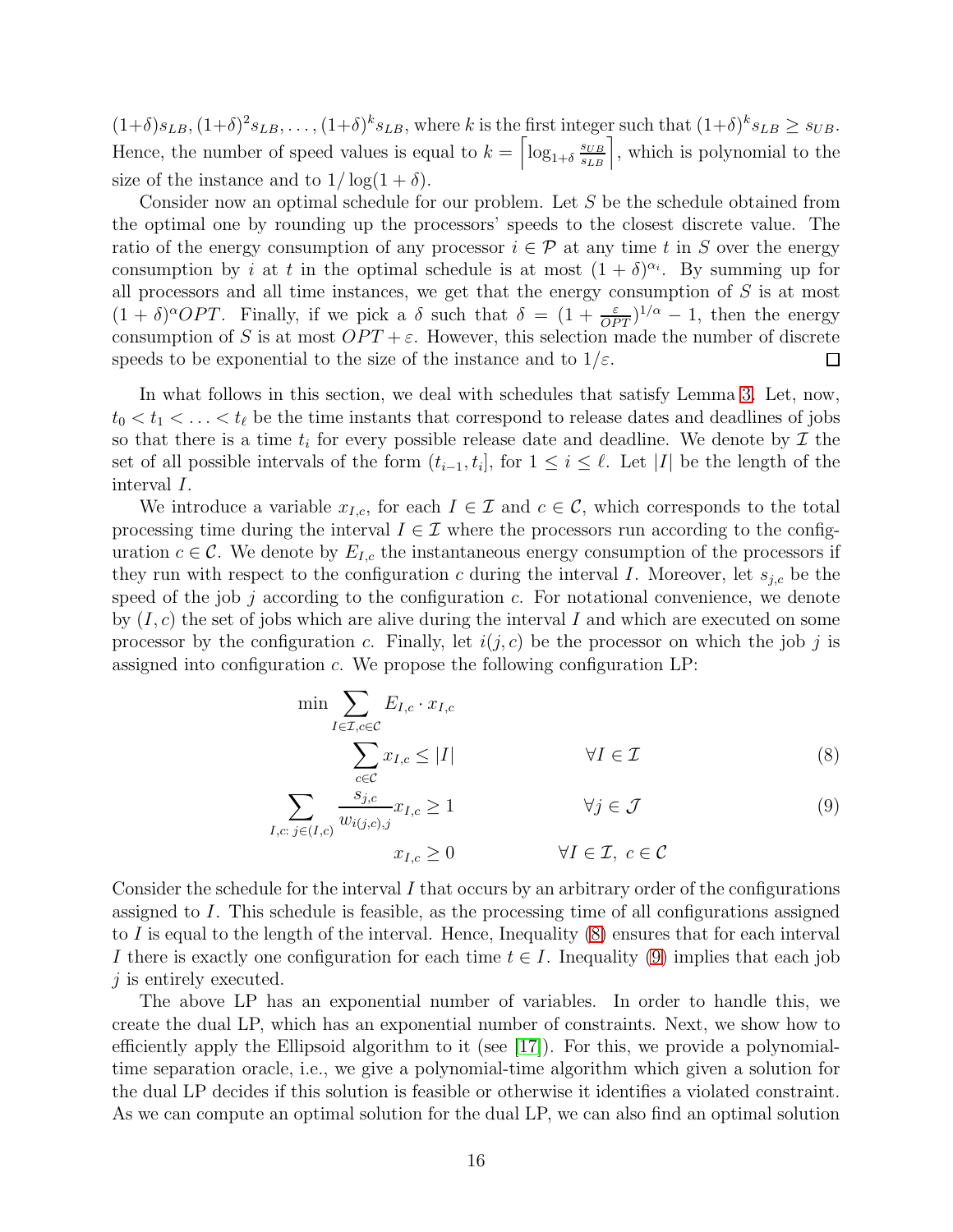for the primal LP by solving it with the variables corresponding to the constraints that were found to be violated during the run of the ellipsoid method and setting all other primal variables to be zero. The number of these violated constraints is polynomial to the size of the instance and to  $1/\varepsilon$ . Thus, we can solve the primal LP with a polynomial number of variables.

The dual LP is the following:

$$
\max \sum_{j \in \mathcal{J}} \lambda_j - \sum_{I \in \mathcal{I}} \mu_I |I|
$$
  

$$
\sum_{j \in (I,c)} \frac{s_{j,c}}{w_{i(j,c),j}} \lambda_j - \mu_I \le E_{I,c} \qquad \forall I \in \mathcal{I}, c \in \mathcal{C}
$$
  

$$
\mu_I, \lambda_j \ge 0 \qquad \forall I \in \mathcal{I}, j \in \mathcal{J}
$$

The separation oracle for the dual LP works as follows. For each  $I \in \mathcal{I}$ , we try to find if there is a violated constraint. Recall that there are  $O(nm)$  intervals in the set  $\mathcal I$ . For a given I, it suffices to check the minimum among the values  $E_{I,c} - \sum_{j \in (I,c)}$  $s_{j,c}$  $\frac{s_{j,c}}{w_{i(j,c),j}}\lambda_j$  over all possible configurations c. If this minimum value is less than  $-\mu_I$ , then we have a violated constraint. Otherwise, if we cannot find any violated constraint for all  $I \in \mathcal{I}$ , then the dual solution is feasible.

Note here that  $E_{I,c} = \sum_{j \in (I,c)} s_{j,c}^{\alpha_{i(j,c)}}$ , and hence we want to find the minimum value of  $\sum_{j \in (I,c)} (s_{j,c}^{\alpha_{i(j,c)}} - \frac{s_{j,c}}{w_{i(j,c)}})$  $\frac{s_{j,c}}{w_{i(j,c),j}}\lambda_j$ ). For each job  $j \in \mathcal{J}$  that is alive during I, the term  $s_{j,c}^{\alpha_{i(j,c)}}$  –  $s_{j,c}$  $\frac{s_{j,c}}{w_{i(j,c),j}}\lambda_j$  is minimized at the discrete value  $v_{i(j,c),j}$  which is one of the two closest possible discrete speeds to the value  $\left(\frac{\lambda_j}{\alpha} \right)$  $\frac{\lambda_j}{\alpha_{i(j,c)}, w_{i(j,c),j}}\right)^{1/(\alpha_{i(j,c)}-1)}$ . To see this we just need to notice that we minimize a one variable convex function over a set of possible discrete values. The value  $\left(\frac{\lambda_j}{\alpha} \right)$  $\frac{\lambda_j}{\alpha_{i(j,c)} \cdot w_{i(j,c),j}}$  1/( $\alpha_{i(j,c)}$ -1) is obtained by minimizing  $s_{j,c}^{\alpha_{i(j,c)}}$  $\frac{\alpha_{i(j,c)}}{j,c}$  -  $\frac{s_{j,c}}{w_{i(j,c)}}$  $\frac{s_{j,c}}{w_{i(j,c),j}}\lambda_j$  if there is no discretization of the speeds and it is obtained by equating the derivative of the last expression  $\sum$ with zero. Hence, given an interval  $I$ , we want to find a configuration  $c$  that minimizes  $_{j\in(I,c)}(v_{i(j,c),j}^{\alpha_{i(j,c)}})$  $\frac{\alpha_{i(j,c)}}{i(j,c),j} - \frac{\widetilde{v_{i(j,c)},j}}{w_{i(j,c),j}}$  $\frac{v_{i(j,c),j}}{w_{i(j,c),j}} \lambda_j).$ 

Since a configuration c assigns  $0 \leq n_c \leq m$  jobs to m processors, the problem of minimizing the last expression reduces to a maximum weighted matching on the bipartite graph which is constructed as follows: we introduce one node for each job and one node for each processor. There is an edge between each alive job  $j \in \mathcal{J}$  in interval I and each processor  $\overline{i} \in \mathcal{P}$  with weight equal to  $-(v_{i,j}^{\alpha_i} - \frac{v_{i,j}}{w_{i,j}})$  $\frac{v_{i,j}}{w_{i,j}}\lambda_j$ ). The maximum weight matching in such a bipartite graph defines a configuration c, that is an assignment of  $n_c \leq m$  jobs to m processors.

Hence, there is a polynomial time separation oracle for the dual problem which runs in polynomial time. To apply the ellipsoid method in polynomial time, we need to check two additional technical conditions. The first condition is that the value of all dual variables are upper bounded by some number  $R$ . The second condition is that for the dual program there is a feasible point (or solution) and every point in a radius  $r$  is feasible. Then the running time of the ellipsoid method will be polynomial to  $\log \frac{R}{r}$ .

The first condition and the bound on R can be derived from the fact that the solution of the problem must be a vertex of the corresponding polyhedra since we know that the value of an optimal solution is bounded. Therefore,  $R$  is a polynomial involving various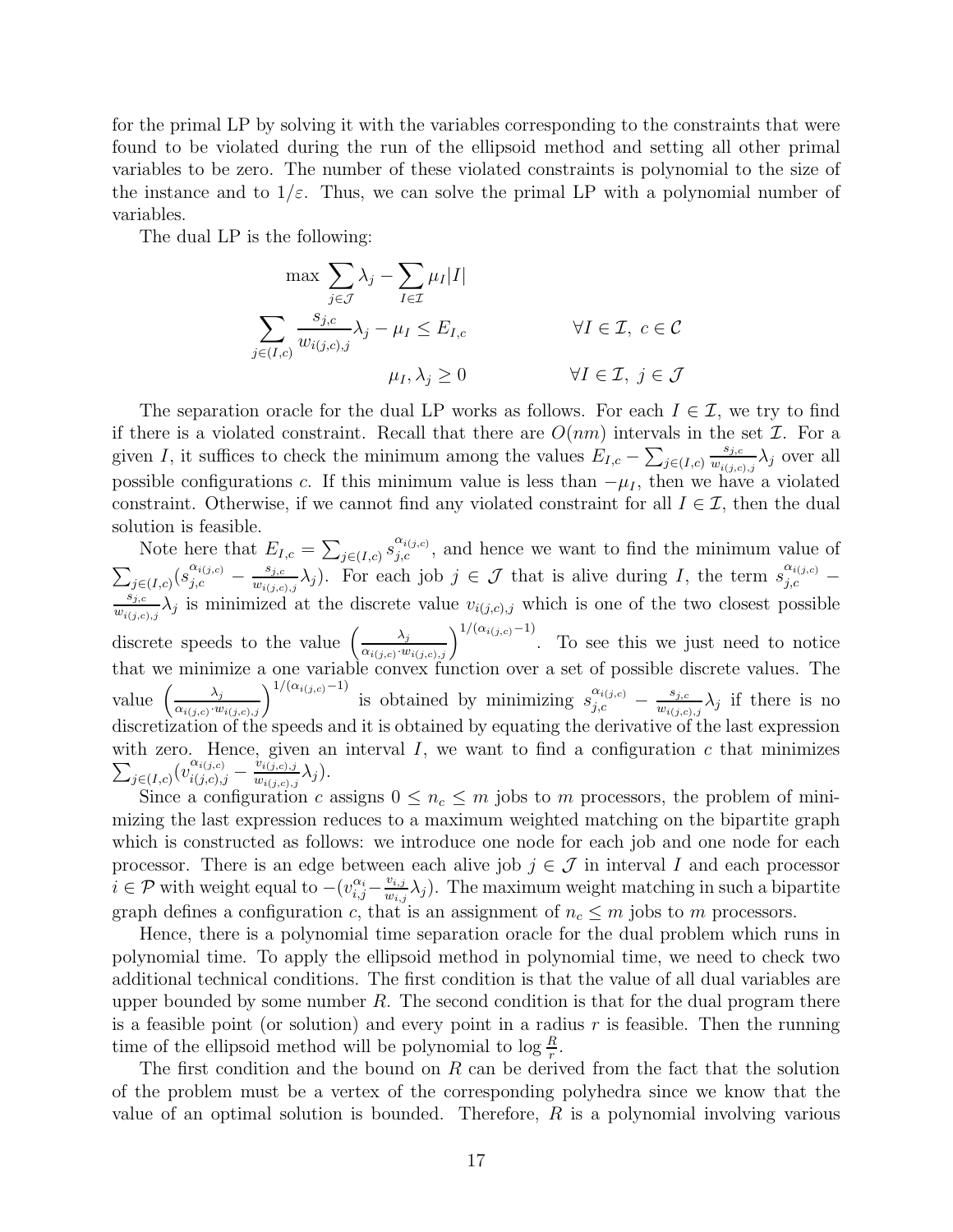input parameters. We skip the precise definition of R. The second condition is satisfied for the point  $(\lambda, \mu)$  defined as follows:  $\lambda_j = 1$  for all  $j \in \mathcal{J}$  and  $\mu_I$  is large enough such that  $-\mu_I + 1 \leq \min_c (E_{I,c} - 2 \sum_{j \in (I,c)}$  $\left( \frac{s_{j,c}}{w_{i(j,c),j}} \right)$ . Hence, the inequalities are satisfied in the ball of radius 1 around  $(\lambda, \mu)$ , that is  $r = 1$ .

**Theorem 2.** A schedule for the heterogeneous multiprocessor speed-scaling problem with migrations of energy consumption  $OPT + \varepsilon$  can be found in polynomial time with respect to the size of the instance and to  $1/\varepsilon$ , for any  $\varepsilon > 0$ .

# <span id="page-17-0"></span>5 Single processor without Preemptions

In this section we present an approximation algorithm for the single processor speed-scaling problem in which the preemption of jobs is not allowed. As a single processor is available, each job  $j \in \mathcal{J}$  has a unique release date  $r_j$ , deadline  $d_j$  and amount of work  $w_j$ , while when the processor runs at speed s, it consumes energy with rate  $s^{\alpha}$ . Due to the convexity of the speedto-power function, j runs at a constant speed  $s_j$  in an optimal schedule  $S^*$ . Antoniadis and Huang [\[7\]](#page-25-10) proved that this problem is  $\mathcal{NP}$ -hard and gave a  $2^{5\alpha-4}$ -approximation algorithm.

The algorithm in [\[7\]](#page-25-10) consists of a series of transformations of the initial instance. Our algorithm applies the first of these transformations. Then, we give a transformation to the heterogeneous multiprocessor speed-scaling problem without migrations.

For completeness, we describe the first transformation given in [\[7\]](#page-25-10). We partition the time as follows: let  $t_1$  be the smallest deadline of any job in  $\mathcal{J}$ , i.e.,  $t_1 = \min\{d_j : j \in \mathcal{J}\}\.$  Let  $\mathcal{J}_1 \subseteq \mathcal{J}$  be the set of jobs which are released before  $t_1$ , i.e.,  $\mathcal{J}_1 = \{j \in \mathcal{J} : r_j \le t_1\}$ . Next, we set  $t_2 = \min\{d_j : j \in \mathcal{J} \setminus \mathcal{J}_1\}$  and  $\mathcal{J}_2 = \{j \in \mathcal{J} : t_1 < r_j \le t_2\}$ , and we continue this procedure until all jobs are assigned into a subset of jobs. Let k be the number of subsets of jobs that have been created. Moreover, let  $t_0 = \min\{r_j : j \in \mathcal{J}\}\$  and  $t_{k+1} = \max\{d_j : j \in \mathcal{J}\}\$ .

Consider the intervals  $(t_{i-1}, t_i]$ ,  $1 \leq i \leq k+1$ . Let  $\mathcal{I}_j$  be the set of intervals in which the job  $j \in \mathcal{J}$  is alive. In some of them j is alive during the whole interval, while in at most two of them it is alive during a part of the interval. Consider now the non-preemptive problem in which the execution of j should take place into exactly one interval  $I \in \mathcal{I}_j$ . Note that the execution of j should respect its release date and its deadline.

**Proposition 8.** Let S be an optimal non-preemptive schedule for the problem in which the execution of each job  $j \in \mathcal{J}$  should take place into exactly one interval  $I \in \mathcal{I}_j$ . It holds that  $E(S) \leq 2^{\alpha - 1}OPT.$ 

*Proof.* In order to get a relation about the energy consumption between the schedule  $S$  and the optimal schedule  $S^*$ , consider first a job  $j \in \mathcal{J}_{\ell}$  which is alive in more than one intervals, i.e.,  $|\mathcal{I}_j| \geq 2$ . By definition, it holds that  $r_j \leq t_\ell$  and  $t_{\ell'} < d_j \leq t_{\ell'+1}$ , where  $\ell < \ell'$ . Moreover, consider a  $p, \ell < p \leq \ell'$ , and let  $j' \in \mathcal{J}_p$  be the job that defines  $t_p$ , i.e.,  $d_{j'} = t_p$ . By definition, for j' it holds that  $t_{p-1} < r_{j'} \leq t_p$ . Although j is alive at times  $t_{p-1}$  and  $t_p$ , there is no feasible schedule in which  $j$  is executed at both of them; otherwise  $j'$  could not be feasibly executed as we have available only one processor. Therefore, in  $S^*$  a job cannot appear into more than two consecutive intervals  $(t_{\ell-1}, t_{\ell}]$  and  $(t_{\ell}, t_{\ell+1}]$ .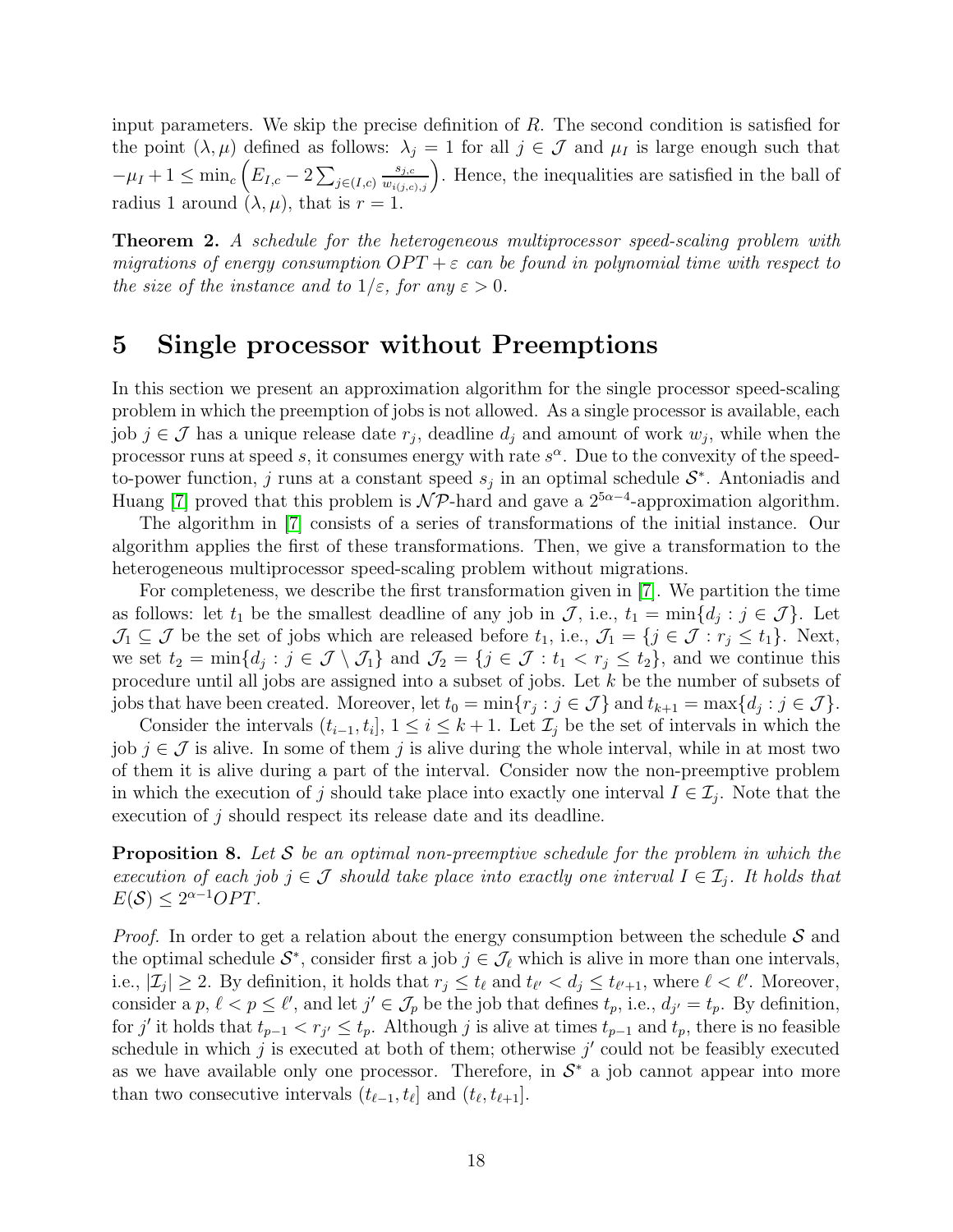Starting from  $S^*$ , we create a feasible non-preemptive schedule  $S'$  for the problem in which the execution of each job  $j \in \mathcal{J}$  should take place into exactly one interval  $I \in \mathcal{I}_j$ respecting its release date and its deadline. In order to do this, consider a job  $j \in \mathcal{J}$ which is executed into two intervals in  $S^*$ , let  $(t_{\ell-1}, t_{\ell}]$  and  $(t_{\ell}, t_{\ell+1}]$ . Let  $e_{j,\ell}$  and  $e_{j,\ell+1}$ be the execution time of j into  $(t_{\ell-1}, t_{\ell}]$  and  $(t_{\ell}, t_{\ell+1}]$ , respectively. Assume, w.l.o.g., that  $e_{j,\ell} \geq e_{j,\ell+1}$ . In S, we execute the whole work of j during  $(t_{\ell-1}, t_{\ell}]$  such that its execution takes exactly  $\frac{(e_{j,\ell}+e_{j,\ell+1})}{2}$  time. In order to do this, we just have to increase the speed  $s_j$  that j had in  $S^*$  by a factor of 2. Hence, the energy consumption of j in  $S^*$  was  $(e_{j,\ell} + e_{j,\ell+1})s_j^{\alpha}$ , while in S' is  $\frac{(e_{j,\ell}+e_{j,\ell+1})}{2}(2s_j)^\alpha$ . By summing up for all jobs we get that  $E(S') \leq 2^{\alpha-1}OPT$ . As S is an optimal schedule, we get that  $E(S) \leq 2^{\alpha-1}OPT$ .  $\Box$ 

Next, we describe how to pass from the transformed problem to the heterogeneous multiprocessor speed-scaling problem without migrations. For every interval  $(t_{i-1}, t_i]$ ,  $1 \leq i \leq$  $k + 1$ , we create a processor i. For every job  $j \in \mathcal{J}$  which is alive during a part or during the whole interval  $(t_{i-1}, t_i], 1 \le i \le k+1$ , we set: (i)  $r_{i,j} = 0$  if  $r_j \le t_{i-1}$  or  $r_{i,j} = r_j - t_{i-1}$  if  $r_j > t_{i-1}$ , (ii)  $d_{i,j} = t_i - t_{i-1}$  if  $d_j > t_i$  or  $r_{i,j} = d_j - t_{i-1}$  if  $d_j \le t_i$ , and (iii)  $w_{i,j} = w_j$ . For each processor  $i, 1 \leq i \leq k+1$ , we set  $\alpha_i = \alpha$ .

We next apply the approximation algorithm presented in Section [3](#page-7-0) which is based on the rounding of a configuration LP. Note that the number of configurations of each job here is polynomial to n and to  $1/\varepsilon$ , as we consider that preemptions are not allowed and hence a configuration can only contain continuous slots. Thus, the resulting LP after the transformation has polynomial size and it can be directly solved without using the compact LP presented in Section [3.3.](#page-12-0)

Note also that the algorithm presented in Section [3](#page-7-0) will create a preemptive schedule S. However, we can transform S into a non-preemptive schedule S' of the same energy consumption. To see this, note that in each processor  $i, 1 \le i \le k+1$ , each job  $j \in \mathcal{J}$  has  $r_{i,j} = 0$  or  $d_{i,j} = t_i - t_{i-1}$ . Hence, by applying the Earliest Deadline First policy to each processor separately we can get the non-preemptive schedule  $\mathcal{S}'$ .

**Theorem 3.** The single processor speed-scaling problem without preemptions can be approximated within a factor of  $2^{\alpha-1}((1+\frac{\varepsilon}{1-\varepsilon})(1+\frac{2}{n-2}))^{\alpha}\tilde{B}_{\alpha}$ , where  $\varepsilon \in (0,1)$ .

### <span id="page-18-0"></span>6 Job Shop Scheduling with Preemptions

In this section, we consider the energy minimization problem in a job shop environment. An instance of the problem contains a set of jobs  $J$ , where each job  $j \in J$  consists of  $\mu_j$  operations  $O_{j,1}, O_{j,2}, \ldots, O_{j,\mu_j}$ , which must be executed in this order. That is, there are precedence constraints of the form  $O_{j,k} \to O_{j,k+1}$ , for each  $j \in \mathcal{J}$  and  $1 \leq k \leq \mu_j - 1$ , meaning that the operation  $O_{j,k+1}$  can start only once the operation  $O_{j,k}$  has finished. Let  $\mu$ be the number of all the operations, i.e.  $\mu = \sum_{j \in \mathcal{J}} \mu_j$ . Each operation  $O_{j,k}$  has an amount of work  $w_{j,k}$ . Moreover, we are given a set of m heterogeneous processors  $P$ . Every operation  $O_{j,k}, j \in \mathcal{J}$  and  $1 \leq k \leq \mu_j$ , is also associated with a single processor  $i \in \mathcal{P}$  on which it must be entirely executed. Note that more than one operations of the same job may have to be executed on the same processor. Furthermore, for each operation  $O_{j,k}$ , we are given a release date  $r_{j,k}$  and a deadline  $d_{j,k}$ . For each  $j \in \mathcal{J}$ , we can assume that  $r_{j,1} \leq r_{j,2} \leq \ldots \leq r_{j,\mu_j}$  as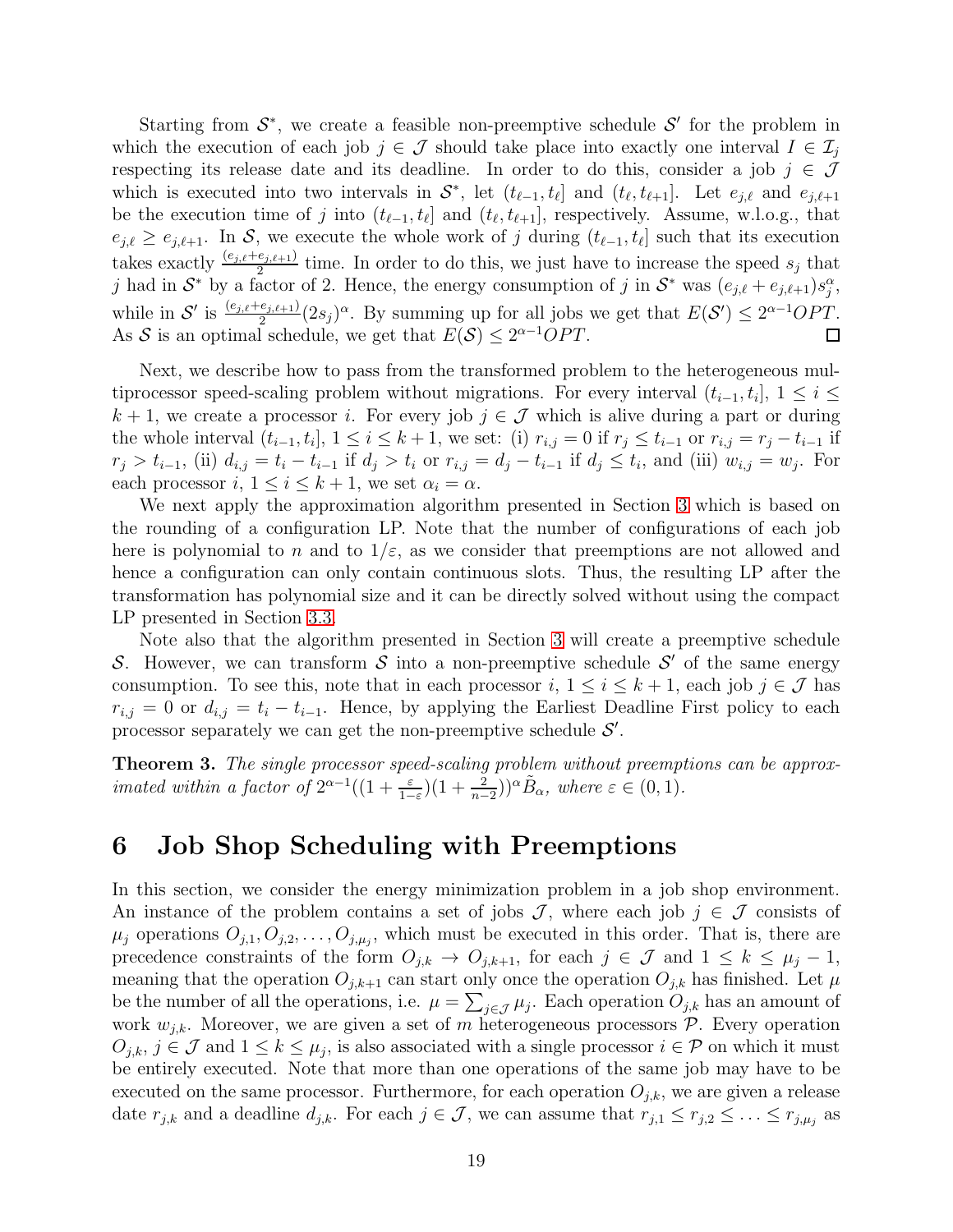well as  $d_{j,1} \leq d_{j,2} \leq \ldots \leq d_{j,\mu_j}$ . Preemptions of operations are allowed. The objective is to find a feasible schedule of minimum energy consumption.

Next, we formulate the job shop problem as an integer configuration LP. A configuration is a schedule for a job, i.e. a schedule for all its operations. In order to define formally the notion of a configuration, we have to discretize the time. We define the time points  $t_0, t_1, \ldots, t_{\tau}$ , in increasing order, where each  $t_{\ell}$  corresponds to either a release date or a deadline, so that there is a corresponding  $t_{\ell}$  for each possible release date and deadline of an operation. Then, we define the intervals  $I_{\ell} = (t_{\ell-1}, t_{\ell}],$  for  $1 \leq \ell \leq \tau$ , and we denote by  $|I_{\ell}|$ the length of  $I_{\ell}$ . We further discretize the time inside each interval  $I_{\ell}$ ,  $1 \leq \ell \leq \tau$ , based on the following lemmas in which it is assumed that the release dates and the deadlines of all operations are integers.

<span id="page-19-0"></span>**Lemma 4.** There is a feasible schedule with energy consumption at most  $(1+\varepsilon)^{\alpha}$ . OPT in which each piece of each operation  $O_{j,k}$ ,  $j \in \mathcal{J}$  and  $1 \leq k \leq \mu_j$ , executed during the interval  $I_{\ell}$ ,  $1 \leq \ell \leq \tau$ , starts and ends at a time point  $t_{\ell-1} + h \frac{\varepsilon}{\mu(1-\varepsilon)}$  $\frac{\varepsilon}{\mu(1+\varepsilon)}|I_\ell|$ , where  $h\geq 0$  is an integer and  $\varepsilon \in (0,1)$ .

*Proof.* Consider an optimal schedule  $S^*$  for our problem and an interval  $I_{\ell}$ ,  $1 \leq \ell \leq \tau$ . We define the time points  $u_0 = t_{\ell-1}, u_1, u_2, \ldots, u_p = t_{\ell}$ , in increasing order, where each  $u_q$ ,  $0 \leq q \leq p$ , corresponds to either a begin time or a completion time of a piece of an operation on any processor during  $I_{\ell}$  in  $\mathcal{S}^*$ , so that for each begin time and completion time there is a corresponding  $u_q$ . We call the interval  $(u_{q-1}, u_q]$ , for  $1 \le q \le p$ , a *slice*. Consider any such slice and any processor  $i \in \mathcal{P}$ . During the whole slice, the processor is either idle of fully occupied by a single operation.

Note that we can see the part of the schedule  $S^*$  during the interval  $I_{\ell}$  as a schedule for the preemptive job shop problem without speed-scaling where the makespan is at most  $|I_{\ell}|$ . Baptiste [\[11\]](#page-25-15) at al. (see their Corollary 4.2) showed that there is always a schedule for this problem with at most  $\mu$  slices.

We will now transform  $\mathcal{S}^*$  to a feasible schedule  $\mathcal{S}$  satisfying the lemma. Consider an interval  $I_{\ell}$ ,  $1 \leq \ell \leq \tau$ . We first create an idle period of length at least  $\frac{\varepsilon}{1+\varepsilon}|I_{\ell}|$ . This can be done by increasing the speeds of all processors of all slices in  $I_{\ell}$  by a factor of  $1 + \varepsilon$ . Hence, the energy consumption becomes at most a factor of  $(1 + \varepsilon)^{\alpha}$  far from the energy of  $\mathcal{S}^*$ . In order to obtain S, we round up the length of each slice to the closest  $h \frac{\varepsilon}{\mu(1-\varepsilon)}$  $\frac{\varepsilon}{\mu(1+\varepsilon)}|I_{\ell}|.$  In this way, the length of each slice is increased by at most  $\frac{\varepsilon}{\mu(1+\varepsilon)}|I_{\ell}|$ . Since the number of slices is at most  $\mu$ , the total processing time in  $I_{\ell}$  is increased by at most  $\mu(\frac{\varepsilon}{\mu(1-\varepsilon)})$  $\frac{\varepsilon}{\mu(1+\varepsilon)}|I_{\ell}|$  =  $\frac{\varepsilon}{1+\varepsilon}|I_{\ell}|$ , which is the length of the created idle period. Thus,  $S$  is a feasible schedule, and the lemma follows. follows.

<span id="page-19-1"></span>**Lemma 5.** There is a feasible schedule with energy consumption at most  $(1+\varepsilon)^{\alpha}(1+\frac{2}{\mu-2})^{\alpha}(1+\frac{2}{\mu})$ ε  $\frac{\varepsilon}{1-\varepsilon}$ <sup>o</sup> · OPT such that, for each operation  $O_{j,k}$ ,  $j \in \mathcal{J}$  and  $1 \leq k \leq \mu_j$ , there are two time points  $b_{j,k}$  and  $c_{j,k}$ , as the ones defined in Lemma [4,](#page-19-0) so that each piece of  $O_{j,k}$  starts and ends at a time point  $b_{j,k} + h \frac{\varepsilon}{\mu^3} (c_{j,k} - b_{j,k})$  in  $(b_{j,k}, c_{j,k}]$ , where  $h \geq 0$  is an integer and  $\varepsilon \in (0,1)$ .

*Proof.* Consider a schedule S satisfying Lemma [4.](#page-19-0) In S, each interval  $I_{\ell}$ ,  $1 \leq \ell \leq \tau$ , is partitioned into polynomial to  $\mu$  and to  $1/\varepsilon$  number of equal length slots. In each of these slots, each operation  $O_{j,k}$ ,  $j \in \mathcal{J}$  and  $1 \leq k \leq \mu_j$ , is either executed during the whole slot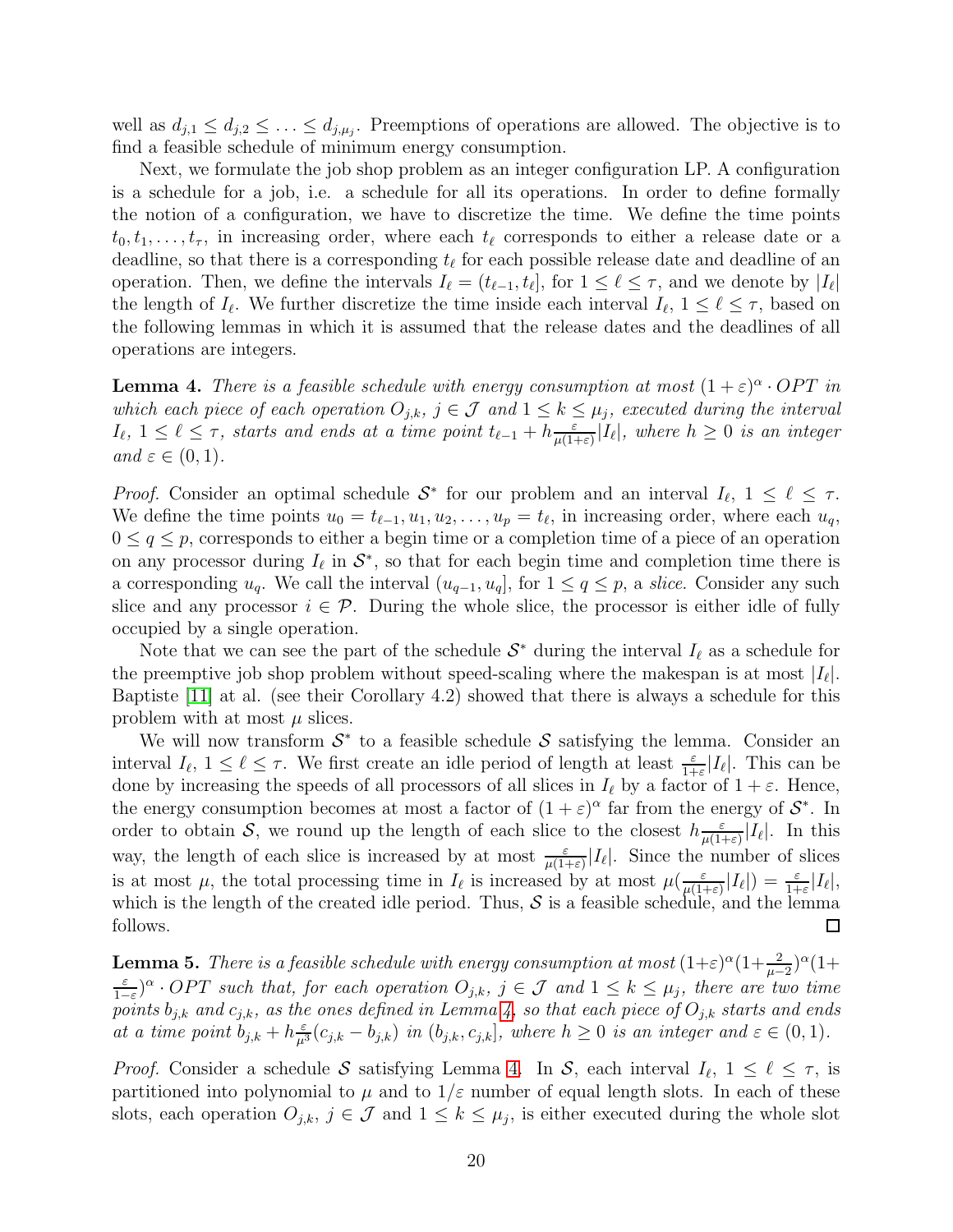or is not executed at all. Let  $b_{j,k}$  and  $c_{j,k}$  be the starting time of the first piece and the completion time of the last piece, respectively, of  $O_{i,k}$  in S.

We will first transform the schedule  $S$  to a feasible schedule  $S'$  in which the execution time of each operation  $O_{j,k}$ ,  $j \in \mathcal{J}$  and  $1 \leq k \leq \mu_j$ , is at least  $\frac{\varepsilon}{\mu}(c_{j,k} - b_{j,k})$ . For each time slot s of Lemma [4](#page-19-0) we increase the processors' speeds in order to create an idle period of length  $\varepsilon|s|$ , where  $|s|$  is the length of the slot. This can be done by increasing the speeds by a factor of  $1 + \frac{\varepsilon}{1-\varepsilon}$ , and hence the total energy consumption in S is increased by a factor of  $(1+\frac{\varepsilon}{1-\varepsilon})^{\alpha}$ . For each operation  $O_{j,k}$ ,  $j \in \mathcal{J}$  and  $1 \leq k \leq \mu_j$ , we reserve an  $\frac{\varepsilon|s|}{\mu}$  $\frac{1}{\mu}$  period to each slot s in  $(b_{j,k}, c_{j,k}]$ . We then decrease the speed of  $O_{j,k}$  so that its total work is executed during the periods where  $O_{i,k}$  was executed in S and the additional  $c_{i,k} - b_{i,k}$  reserved periods. Therefore, in the final schedule the processing time of each operation  $O_{j,k}$  is at least ε  $\frac{\varepsilon}{\mu}(c_{j,k} - b_{j,k})$ . After this transformation we apply the Earliest Deadline First (EDF) policy to the operations of each processor separately, considering as release date and deadline of each operation  $O_{j,k}$ ,  $j \in \mathcal{J}$  and  $1 \leq k \leq \mu_j$ , the time points  $b_{j,k}$  and  $c_{j,k}$ , respectively. This ensures that we have a feasible schedule with at most  $\mu$  preemptions, as in EDF an operation may be interrupted only when another operation is released.

Next, we transform  $\mathcal{S}'$  to a new schedule  $\mathcal{S}''$  satisfying the lemma. For each operation  $O_{j,k}$ ,  $j \in \mathcal{J}$  and  $1 \leq k \leq \mu_j$ , we split the interval  $(b_{j,k}, c_{j,k}]$  into slots of length  $\frac{\varepsilon}{\mu^3}(c_{j,k}-b_{j,k})$ , i.e., we partition  $(b_{j,k}, c_{j,k}]$  into intervals of the form  $(b_{j,k} + h \frac{\varepsilon}{\mu^3} (c_{j,k} - b_{j,k}), b_{j,k} + (h+1) \frac{\varepsilon}{\mu^3} (c_{j,k} - b_{j,k})],$ where  $h \geq 0$  is an integer. As the processing time of j in S is at least  $\frac{\varepsilon}{\mu}(c_{j,k} - b_{j,k})$ , the execution of  $O_{j,k}$  has been partitioned into at least  $\mu^2$  slots. In each of these slots, the operation  $O_{i,k}$  either is executed during the whole slot or is executed into a fraction of it. As we have applied the EDF policy, each operation is preempted at most  $\mu$  times. Thus, among the time slots that  $O_{j,k}$  is executed, at most  $2\mu$  of them are not fully occupied by  $O_{j,k}$ because for each preempted piece of  $O_{i,k}$  at most two slots may not be completely covered by it. We can modify the schedule  $\mathcal{S}'$  and get the schedule  $\mathcal{S}''$  in which the operation  $O_{j,k}$  is executed only to the slots where it was entirely executed in  $\mathcal{S}'$ . The number of these slots is at least  $\mu^2 - 2\mu$ . Thus, we have to increase the speed of  $O_{j,k}$  by a factor of  $1 + \frac{2}{\mu-2}$ , and hence the energy is increased by a factor of  $(1+\frac{2}{\mu-2})^{\alpha}$ . By taking into account Lemma [4](#page-19-0) and the fact that S' is a factor of  $(1 + \frac{\varepsilon}{1-\varepsilon})^{\alpha}$  far from S, the lemma follows.  $\Box$ 

Henceforth, we consider schedules that satisfy the above lemma. That is, for each operation  $O_{i,k}$ , we consider that there is a polynomial number of candidate time points  $b_{i,k}$  and  $c_{j,k}$  such that  $O_{j,k}$  is entirely executed during  $(b_{j,k}, c_{j,k}]$ . Moreover, the interval  $(b_{j,k}, c_{j,k}]$  is partitioned into a polynomial number of equal length slots so that, given such a slot, the operation  $O_{i,k}$  is either executed during the whole slot or is not executed at all during that slot.

Now, we can formulate our problem as an integer program. A configuration  $c$  is a schedule for a single job j, i.e. a feasible schedule for all its operations. So, a configuration specifies the interval  $(b_{j,k}, c_{j,k}]$  and the time slots inside this interval, with respect to Lemma [5,](#page-19-1) during which each operation  $O_{j,k}$  of the job j is executed. Let  $\mathcal{C}_j$  be the set of all possible feasible configurations for job  $j \in \mathcal{J}$ .

In order to proceed, we need an additional definition by combining the slots of all the operations. Specifically, given a processor  $i \in \mathcal{P}$ , consider the time points of all operations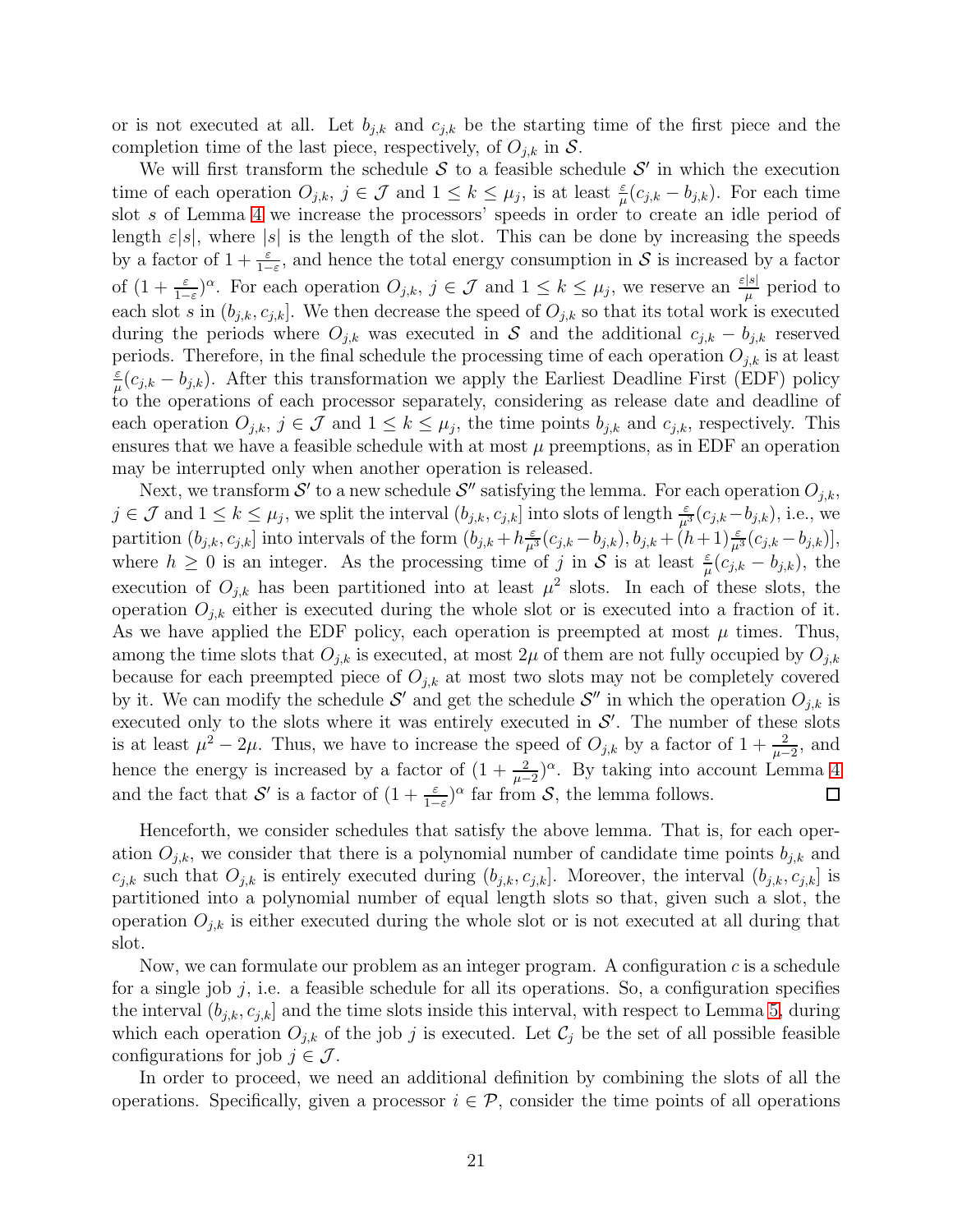of the form  $b_{j,k} + h_{\mu^3}^{\epsilon}(c_{j,k} - b_{j,k})$  as introduced in Lemmas [4](#page-19-0) and [5.](#page-19-1) Let  $t_{i,1}, t_{i,2}, \ldots, t_{i,p_i}$ be the ordered sequence of these time points on the processor  $i \in \mathcal{P}$ . In a schedule that satisfies Lemma [5,](#page-19-1) in each interval  $(t_{i,q}, t_{i,q+1}], 1 \leq q \leq p_i - 1$ , either there is exactly one operation that is executed during the whole interval or the interval is idle on  $i$ . Note also that these intervals might not have the same length. Let  $\mathcal I$  be the set of all these intervals for all processors. According to Lemmas [4](#page-19-0) and [5,](#page-19-1) the size of  $\mathcal I$  is polynomial to the size of the instance and to  $1/\varepsilon$ .

Recall that the execution interval of a job j can be partitioned into a set of equal length time slots so that, for every such time slot, either a single operation of  $j$  is executed during the whole slot or  $j$  is not executed at all during that slot. It has to be noticed that, by definition, every such slot consists of one or more intervals in  $\mathcal I$  and every interval in  $\mathcal I$ (during which some operation of  $j$  is alive) is contained entirely in a single slot of  $j$ .

If we know the configuration according to which the job  $j$  is executed, we can compute the energy consumption  $E_{j,c}$  for the execution of j because there is always an optimal schedule such that each operation is executed with constant speed. For notational convenience, we say that  $I \in (j, c)$ , if the job j is executed during the interval  $I \in \mathcal{I}$  according to the configuration c. That is, there is an operation  $O_{j,k}$ , two time points  $b_{j,k}$  and  $c_{j,k}$ , and a slot  $(b_{j,k} + h_{\mu^3}(c_{j,k} - b_{j,k}), b_{j,k} + (h+1)_{\mu^3}(c_{j,k} - b_{j,k})$  in c that contains I.

<span id="page-21-0"></span>
$$
\min \sum_{j,c} E_{j,c} \cdot x_{j,c}
$$
\n
$$
\sum_{c} x_{j,c} \ge 1 \qquad \forall j \in \mathcal{J}
$$
\n(10)

$$
\sum_{c \in \mathcal{C}_j : I \in (j,c)} x_{j,c} \le 1 \qquad \forall I \in \mathcal{I} \tag{11}
$$

$$
x_{j,c} \in \{0,1\} \qquad \forall j \in \mathcal{J}, c \in \mathcal{C}_j \tag{12}
$$

Constraint [\(10\)](#page-21-0) enforces that each job is entirely executed according to exactly one con-figuration. Constraint [\(11\)](#page-21-0) ensures that at most one job is executed in each interval  $I \in \mathcal{I}$ . We consider the relaxed LP of the above integer program where the integrality constraints  $x_{j,c} \in \{0,1\}$  are replaced by the constraints  $x_{j,c} \geq 0$ , for all  $j \in \mathcal{J}$  and  $c \in \mathcal{C}_j$ . This LP contains an exponential number of variables but it can be solved in polynomial time by applying the Ellipsoid algorithm to its dual as we explain in the following. The dual LP is

$$
\min \sum_{j} \lambda_{j} - \sum_{I} \kappa_{I} \n\lambda_{j} - \sum_{I \in (j,c)} \kappa_{I} \le E_{j,c} \qquad \forall j, c
$$
\n(13)

$$
\lambda_j, \kappa_I \ge 0 \tag{14}
$$

We will show that the dual program can be solved in polynomial time by applying the Ellipsoid algorithm. In order to do so, it suffices to construct a polynomial time separation oracle. Assume that we are given a solution  $(\lambda_j, \kappa_l)$  for the dual LP. The separation oracle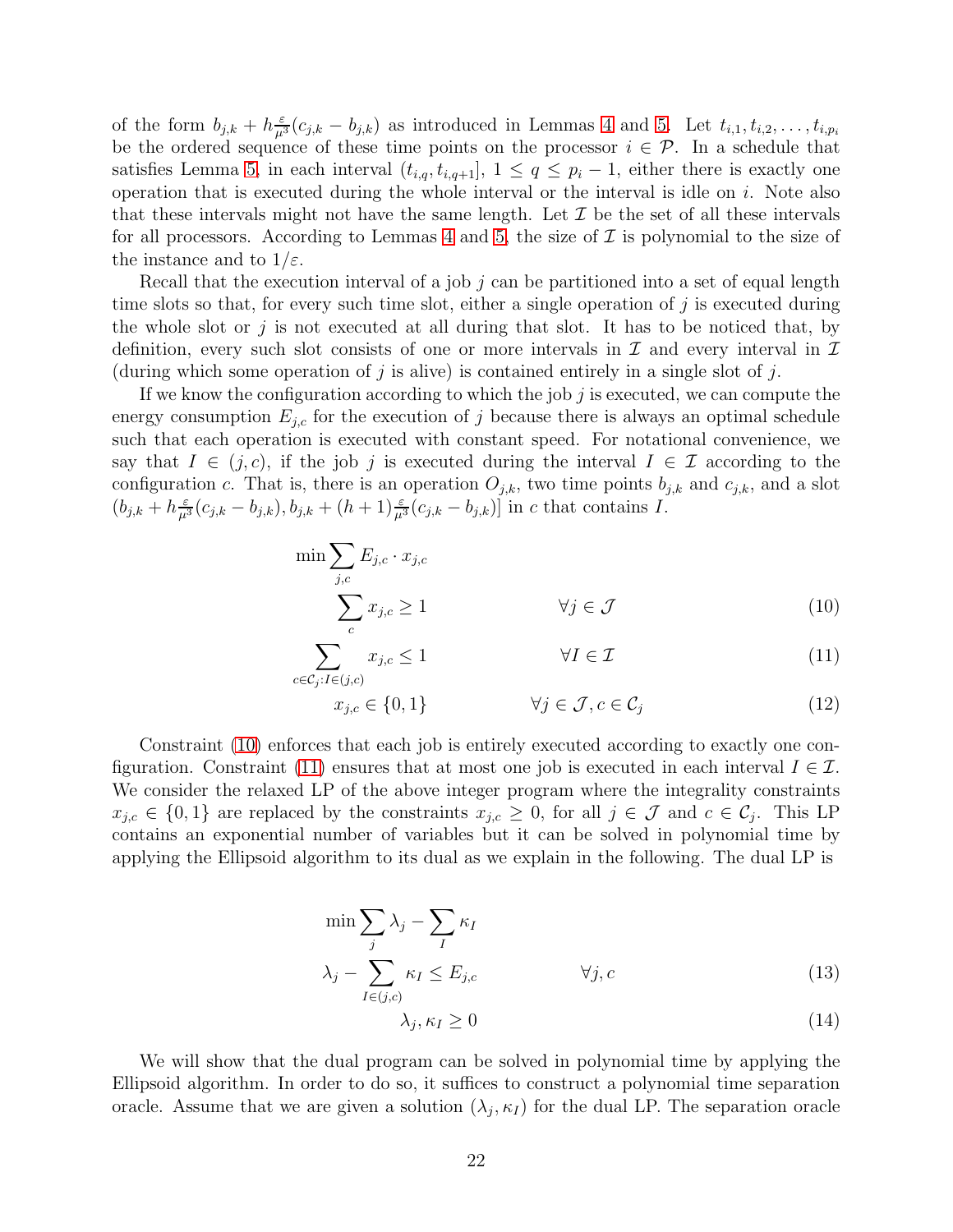works as follows. For each job  $j \in \mathcal{J}$ , we try to minimize the term  $E_{j,c} + \sum_{I \in (j,c)} \kappa_I$ . If the value  $\min_c \{E_{j,c} + \sum_{I \in (j,c)} \kappa_I\}$  is less than  $\lambda_j$ , then we have a violated constraint. Otherwise, the solution is feasible.

In order to find the configuration that minimizes the above expression, we use dynamic programming. Consider some configuration c. The contribution of the operation  $O_{j,k}$  in the expression  $E_{j,c} + \sum_{I \in (j,c)} \kappa_I$  is the energy consumption of  $O_{j,k}$  plus the  $\kappa_I$ 's of the intervals  $I \in \mathcal{I}$  contained in the time slots during which  $O_{j,k}$  is executed. Let  $A_{k,I}$  be the minimum contribution of the operations  $O_{j,1}, O_{j,2}, \ldots, O_{j,k}$  to the objective function of our separation problem among the configurations in which  $O_{j,k}$  completes not later than I. Furthermore, let  $B_{k,I',I}$  be the minimum contribution of the operation  $O_{j,k}$  to the objective function of separation problem among the configurations in which it is executed after I' and not later than I. Clearly,

$$
A_{k,I} = \min_{I' < I} \{ A_{k-1,I'} + B_{k,I',I} \}
$$

In order to complete our dynamic programming algorithm, we have to specify a way of computing efficiently the term  $B_{k,I',I}$ . Assume that there are  $\ell$  time slots, between  $I'$  and I, during which  $O_{j,k}$  can be executed respecting Lemma [5.](#page-19-1) If we restrict our attention to configurations in which  $O_{j,k}$  is executed in exactly  $q \leq \ell$  slots,  $O_{j,k}$  must be executed during the q slots with the minimum  $\kappa_I$ 's so that  $E_{j,c} + \sum_{I \in (j,c)} \kappa_I$  is minimized. These slots can be computed easily. In order to compute  $B_{k,I',I}$ , it suffices to check all possible values  $q = 1, 2, \ldots, \ell$ .

 $\sum_{I \in (j,c)} \kappa_I$  among all the configurations  $c \in C_j$ , and hence we have a polynomial-time sep-Thus, for each job  $j \in \mathcal{J}$ , we can compute, in polynomial time, the minimum  $E_{j,c}$  + aration oracle for the dual LP. So, we can solve the dual LP in polynomial time with the Ellipsoid algorithm. Given our discussion in Section [4,](#page-14-0) we can solve the relaxed LP as well. Then, by applying the same randomized rounding algorithm and analysis as in Section [3.2,](#page-9-3) we obtain the following theorem.

**Theorem 4.** There is an algorithm of running time polynomial to  $\mu$  and to  $1/\varepsilon$  with approx*imation ratio*  $(1+\varepsilon)^{\alpha}(1+\frac{2}{\mu-2})^{\alpha}(1+\frac{\varepsilon}{1-\varepsilon})^{\alpha}\tilde{B}_{\alpha}$  *for the preemptive job shop scheduling problem* with the energy objective, where  $\varepsilon \in (0,1)$ .

### <span id="page-22-0"></span>7 Routing

Now, we turn our attention to the min-power routing problem. Formally, we are given a directed graph  $G = (V, E)$  and a set of demands D. Each demand  $i \in \mathcal{D}$  is associated with a source node  $s_i$ , a destination node  $t_i$  and it requests  $d_i$  integer units of bandwidth. We consider the special case where all the demands request the same bandwidth, i.e.  $d_i = d$  for all  $i \in \mathcal{D}$ . Each edge  $e \in E$  is associated with a constant  $\alpha_e$  such that if f units of demand cross e, then there is an energy consumption equal to  $c<sub>e</sub> f<sup>\alpha<sub>e</sub></sup>$ . The objective is to route all the demands from their sources to their destinations so that the total energy consumption is minimized. We consider the unsplittable version of the problem in which each demand has to be routed through a single path.

Andrews et al. [\[5\]](#page-25-3) formulated the above problem as an integer convex program and they presented an analysis based on randomized rounding. Using a similar analysis as in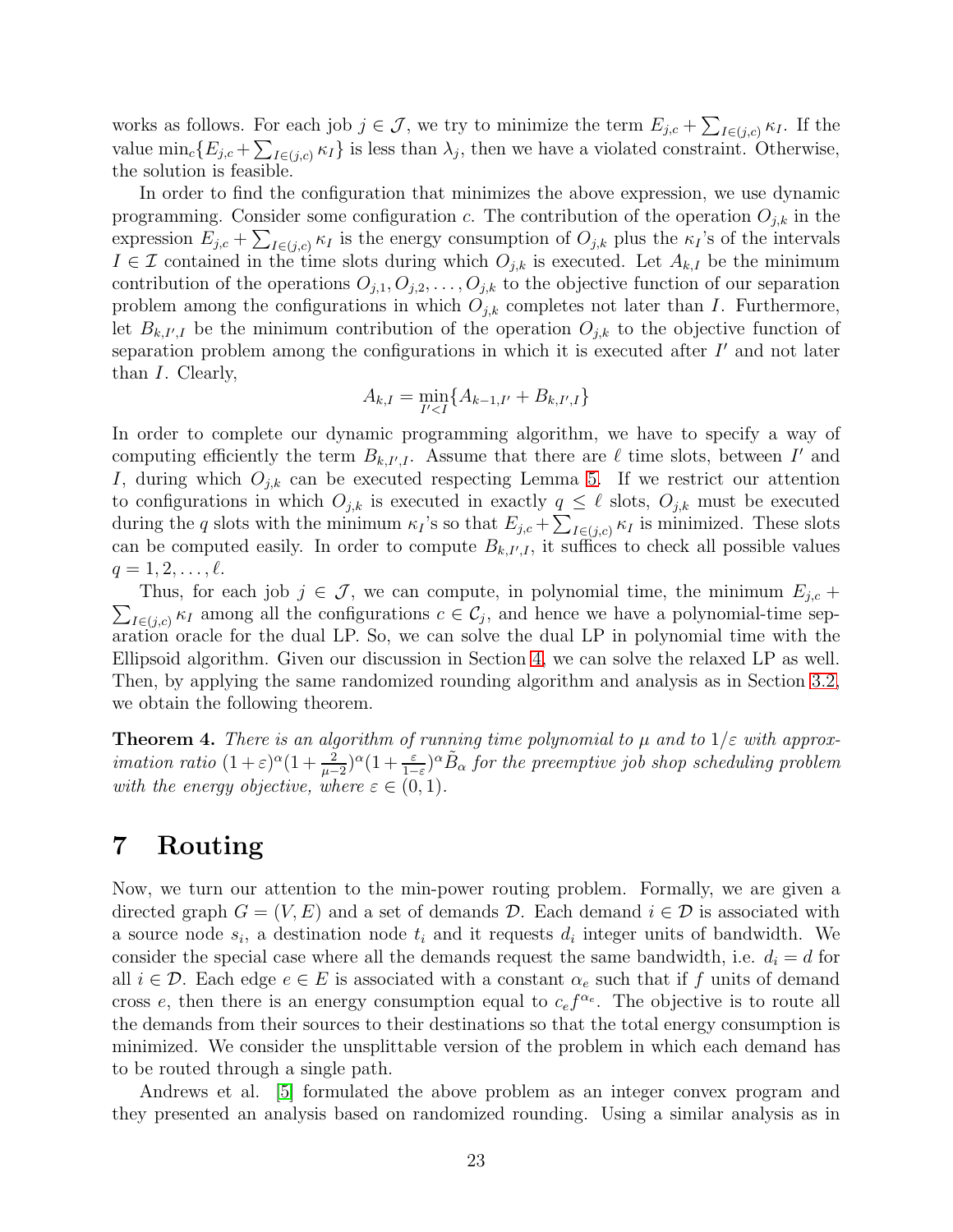Section [3.2,](#page-9-3) we show that the algorithm presented in [\[5\]](#page-25-3) has a significantly better approximation ratio (see Table [1\)](#page-3-0).

In order to obtain the integer convex programming formulation in [\[5\]](#page-25-3) for the min-power routing problem, we introduce a variable  $x_e$ , for all  $e \in E$ , which corresponds to the number of demands that cross the edge e and a binary variable  $y_{i,e}$  which indicates if the demand  $i \in \mathcal{D}$  crosses the edge e. The integer convex program follows.

<span id="page-23-0"></span>
$$
\min \sum_{e \in E} c_e d^{\alpha_e} \max \{ x_e, x_e^{\alpha_e} \}
$$
  

$$
x_e = \sum_i y_{i,e} \qquad \forall e \in E
$$
 (15)

$$
\sum_{e \in \Gamma^+(u)} y_{i,e} - \sum_{e \in \Gamma^-(u)} y_{i,e} = 0 \qquad \qquad \forall i \in \mathcal{D}, u \in V \setminus \{s_i, t_i\} \tag{16}
$$

$$
\sum_{e \in \Gamma^+(s_i)} y_{i,e} = 1 \qquad \qquad \forall i \in \mathcal{D} \tag{17}
$$

$$
\sum_{e \in \Gamma^-(t_i)} y_{i,e} = 1 \qquad \qquad \forall i \in \mathcal{D} \tag{18}
$$

$$
y_{i,e} \in \{0,1\} \qquad \forall i \in \mathcal{D}, e \in E \tag{19}
$$

The above integer convex program is a valid formulation for our problem. Our goal is to minimize the total energy consumption of all edges, i.e.  $\sum_{e \in E} c_e d^{\alpha_e} x_e^{\alpha_e}$ . Since all variables  $x_e$  are integers in any feasible integral solution, the above program has the same optimal integral solution as if we have used as objective the  $\sum_{e \in E} c_e d^{\alpha_e} x_e^{\alpha_e}$ . However, the use of this objective leads to an integer program with large integrality gap [\[5\]](#page-25-3). For this reason, we modify the objective to be  $\sum_{e \in E} c_e d^{\alpha_e} \max\{x_e, x_e^{\alpha_e}\}$  obtaining a program with smaller integrality gap. Equation [\(15\)](#page-23-0) relates the variables  $x_e$  and  $y_{i,e}$ , while Equations [\(16\)](#page-23-0)-[\(18\)](#page-23-0) ensure the flow conservation.

In order to obtain a feasible integral solution for our problem, we solve the relaxation of the above convex program, where the constraints  $y_{i,e} \in \{0,1\}$  are relaxed so that  $y_{i,e} \geq 0$ , and we obtain a fractional solution. Then, we apply a randomized rounding procedure, introduced by Raghavan and Thompson [\[20\]](#page-26-6), in order to select a path for each demand. Specifically, for each demand  $i \in \mathcal{D}$ , we consider the subgraph of G that contains only the edges with  $y_{i,e} > 0$  and define the standard flow decomposition. We compute a  $(s_i, t_i)$ -path p on this graph and we set  $z_{i,p} = \min_{e \in p} \{y_{i,e}\}.$  Then, we subtract  $z_{i,p}$  from the variables  $y_{i,e}$ which correspond to the edges of the path  $p$ . We continue this procedure until there are no  $(s_i, t_i)$ -paths. The randomized rounding algorithm chooses a path p for the demand i with probability  $z_{i,p}$ . Note that  $\sum_{p} z_{i,p} = 1$ .

**Theorem 5.** There is a  $\tilde{B}_{\alpha_{max}}$ -approximation algorithm for the min-power routing problem with uniform demands.

*Proof.* Consider an edge  $e \in E$  and let  $\lambda_e = \sum_{i \in \mathcal{D}} y_{i,e}$  be the expected number of demands that cross  $e$ . The expected energy consumption on the edge  $e$  is

$$
E_e = c_e d^{\alpha_e} \sum_{S \subseteq \mathcal{D}} |S|^{\alpha_e} Pr(S)
$$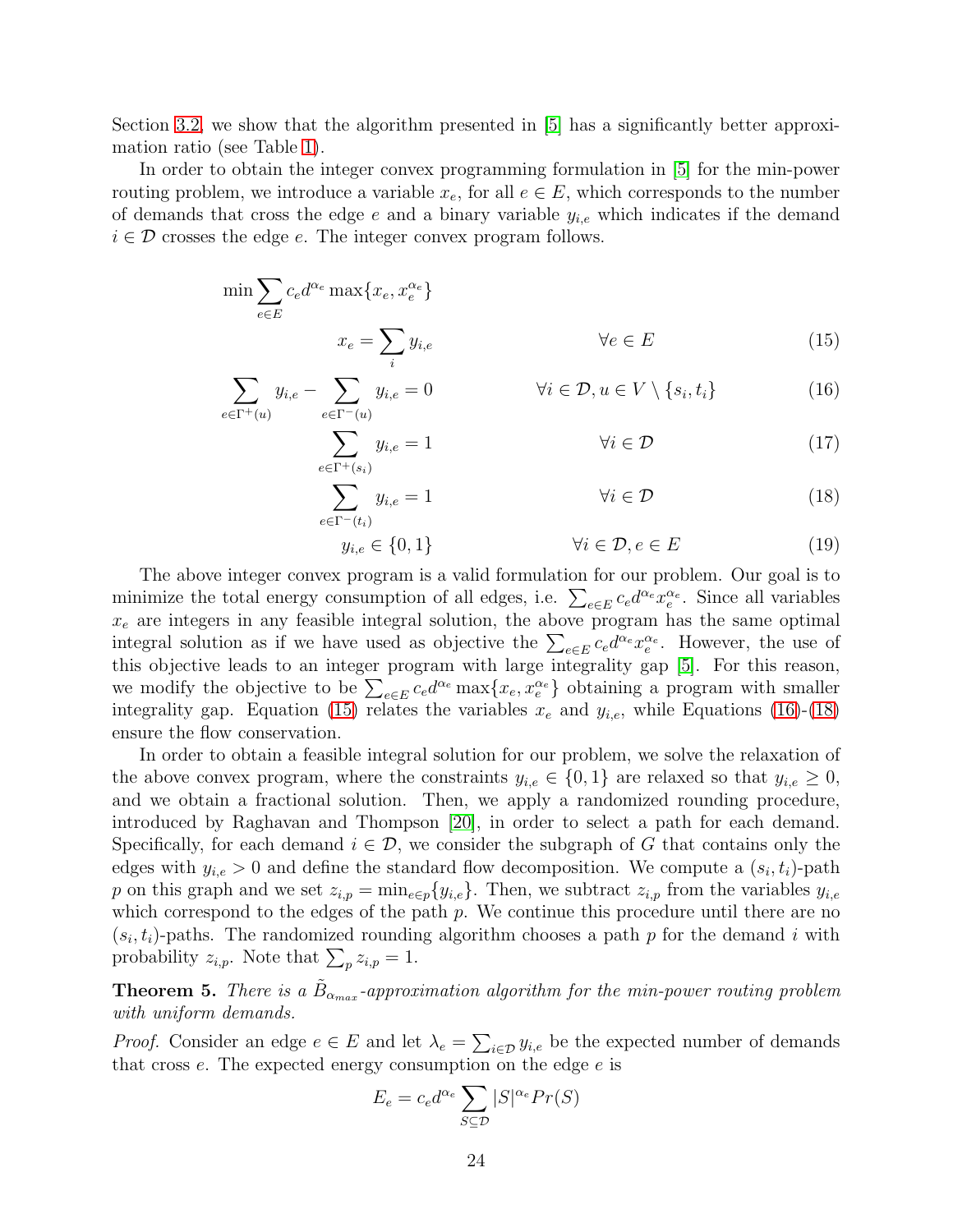where  $Pr(S)$  is the probability that exactly the demands in S are routed through the edge e. Hence, we have

$$
E_e = c_e d^{\alpha_e} \sum_{S \subseteq \mathcal{D}} |S|^{\alpha_e} \prod_{i \in S} y_{i,e} \prod_{i \notin S} (1 - y_{i,e}).
$$

Since  $y_{i,e}$  come from a mathematical programming solver, we can assume that there exists  $N \in \mathbb{N}$  such that  $y_{i,e} = \lambda_e \cdot \frac{q_{i,e}}{N}$  $\frac{q_{i,e}}{N}$  for some  $q_{i,e} \in \mathbb{N}$ . Similarly with the proof of Theorem [1,](#page-9-2) we can chop each  $y_{i,e}$  into  $q_{i,e}$  pieces  $z_{i,e,\ell} = \frac{\lambda_e}{N}$  $\frac{\lambda_e}{N}$ . Note that,  $N = \sum_{i \in \mathcal{D}} q_{i,e}$  since  $\sum_{i \in \mathcal{D}}$  $y_{i,e}$  $\frac{y_{i,e}}{\lambda_e}=1.$ For the ease of exposition we identify the set  $\{1, 2, \ldots, N\}$  with the set of all pairs  $((i, e), \ell)$ such that  $i \in \mathcal{D}$  and  $1 \leq \ell \leq q_{i,e}$ . By applying Proposition [2](#page-4-1) iteratively, we get

$$
E_e \leq c_e d^{\alpha_e} \sum_{S \subseteq \{1, 2, ..., N\}} |S|^{\alpha_e} \left(\frac{\lambda_e}{N}\right)^{|S|} \left(1 - \frac{\lambda_e}{N}\right)^{N - |S|}
$$
  
=  $c_e d^{\alpha_e} \sum_{k=0}^N \sum_{S \in \{1, 2, ..., N\}, |S| = k} k^{\alpha_e} \left(\frac{\lambda_e}{N}\right)^k \left(1 - \frac{\lambda_e}{N}\right)^{N - k}$   
=  $c_e d^{\alpha_e} \sum_{k=0}^N k^{\alpha_e} {N \choose k} \left(\frac{\lambda_e}{N}\right)^k \left(1 - \frac{\lambda_e}{N}\right)^{N - k}$ 

as there are  $\binom{N}{k}$  subsets of  $\{1, 2, ..., N\}$  with k elements. The sum in the last expression is the  $\alpha_e$ -th moment of a Binomial random variable  $B_{\lambda_e}$  (sum of independent Bernoulli trials) with expectation  $\lambda_e$ . Hence, by using Propositions [4](#page-5-1) and [6](#page-6-0) we get

$$
E_e \le c_e d^{\alpha_e} \mathbb{E}[B_{\lambda_e}^{\alpha_e}] \le c_e d^{\alpha_e} \mathbb{E}[P_{\lambda_e}^{\alpha_e}] \le c_e d^{\alpha_e} \max\{\lambda_e, \lambda_e^{\alpha_e}\} \mathbb{E}[P_1^{\alpha_e}] = LP_e^* \tilde{B}_{\alpha_e}
$$

where  $P_{\lambda_e}$  is a Poisson random variable with parameter  $\lambda_e$ . By summing up over all edges and setting  $\alpha = \max_{e \in E} {\alpha_e}$ , the theorem follows.  $\Box$ 

# 8 Conclusions

We have presented a unified framework for dealing with various scheduling and routing problems in speed-scaling setting. Our algorithms are based on configuration linear programs and randomized rounding. Improving the approximation ratios or studying the inapproximability of the considered problems are some of the interesting directions for future work. The most intriguing open question is the existence of a constant factor approximation algorithm for the non-preemptive multiprocessor scheduling problem.

# Acknowledgements

We would like to thank Oleg Pikhurko for providing the original proof of Part (b) of the Proposition [6.](#page-6-0)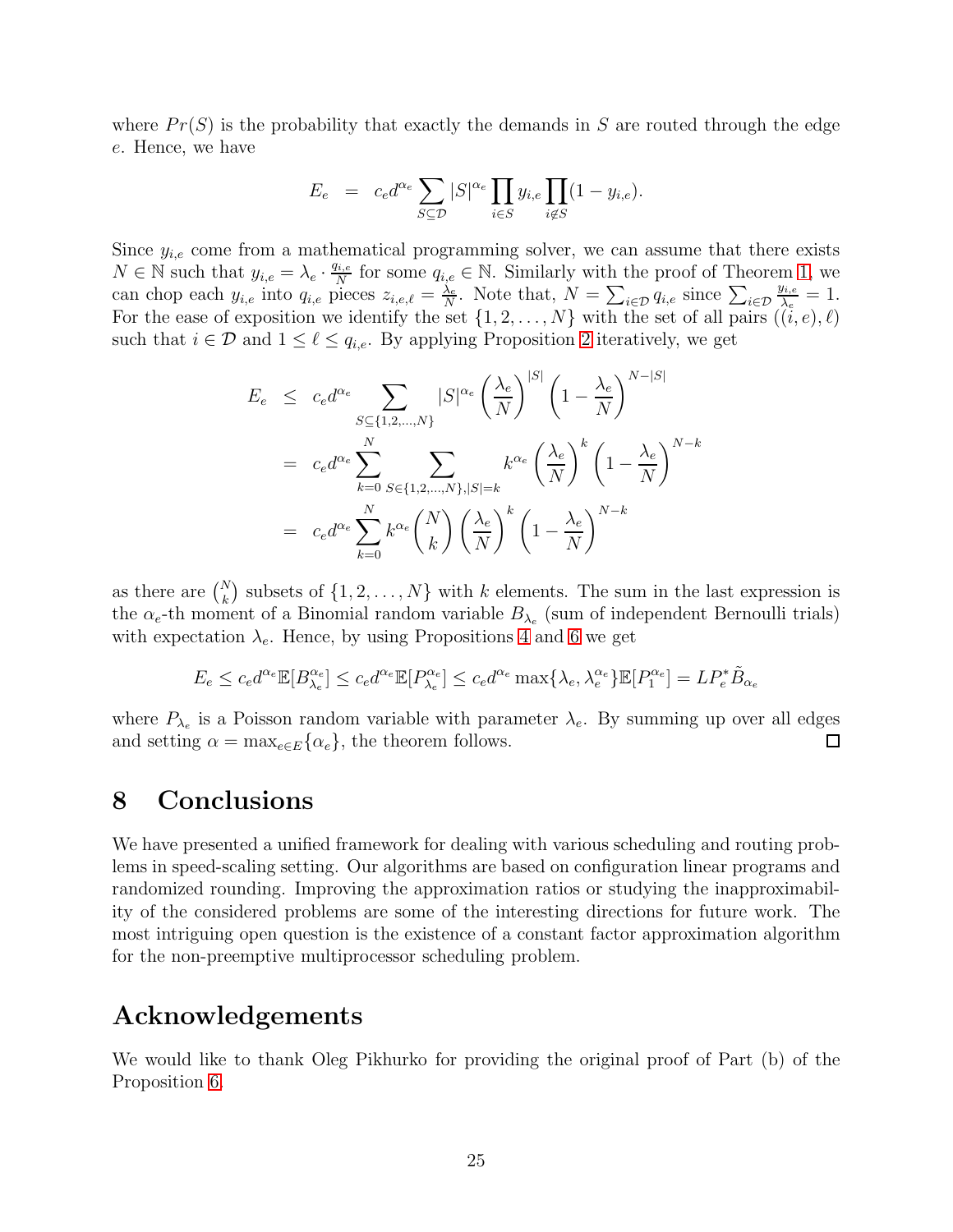# <span id="page-25-12"></span>References

- <span id="page-25-13"></span>[1] S. Albers. Energy-efficient algorithms. Communications of ACM, 53:86–96, 2010.
- <span id="page-25-4"></span>[2] S. Albers. Algorithms for dynamic speed scaling. In STACS, pages 1–11, 2011.
- <span id="page-25-8"></span>[3] S. Albers, A. Antoniadis, and G. Greiner. On multi-processor speed scaling with migration: extended abstract. In SPAA, pages 279–288. ACM, 2011.
- <span id="page-25-3"></span>[4] S. Albers, F. Müller, and S. Schmelzer. Speed scaling on parallel processors. In SPAA, pages 289–298. ACM, 2007.
- <span id="page-25-5"></span>[5] M. Andrews, A. F. Anta, L. Zhang, and W. Zhao. Routing for power minimization in the speed scaling model. IEEE/ACM Trans. on Networking, 20:285–294, 2012.
- <span id="page-25-10"></span>[6] E. Angel, E. Bampis, F. Kacem, and D. Letsios. Speed scaling on parallel processors with migration. In *Euro-Par*, volume 7484 of *LNCS*, pages  $128-140$ ,  $2012$ .
- <span id="page-25-1"></span>[7] A. Antoniadis and C.-C. Huang. Non-preemptive speed scaling. In SWAT, volume 7357 of LNCS, pages 249–260. Springer, 2012.
- <span id="page-25-11"></span>[8] B. Awerbuch, S. Kutten, and D. Peleg. Competitive distributed job scheduling (Extended abstract). In  $STOC$ , pages 571–580, 1992.
- [9] E. Bampis, A. Kononov, D. Letsios, G. Lucarelli, and I. Nemparis. From preemptive to non-preemptive speed-scaling scheduling. In COCOON, volume 7936 of LNCS, pages 134–146. Springer, 2013.
- <span id="page-25-15"></span><span id="page-25-6"></span>[10] E. Bampis, D. Letsios, and G. Lucarelli. Green scheduling, flows and matchings. In ISAAC, volume 7676 of LNCS, pages 106–115. Springer, 2012.
- [11] P. Baptiste, J. Carlier, A. Kononov, M. Queyranne, S. Sevastyanov, and M. Sviridenko. Properties of optimal schedules in preemptive shop scheduling. Discrete Applied Mathematics, 159(5):272–280, 2011.
- <span id="page-25-14"></span><span id="page-25-7"></span>[12] D. Berend and T. Tassa. Improved bounds on Bell numbers and on moments of sums of random variables. Probability and Math. Statistics, 30:185–205, 2010.
- [13] B. D. Bingham and M. R. Greenstreet. Energy optimal scheduling on multiprocessors with migration. In *ISPA*, pages 153–161. IEEE, 2008.
- <span id="page-25-0"></span>[14] A. R. Brodtkorb, C. Dyken, T. R. Hagen, J. M. Hjelmervik, and O. O. Storaasli. Stateof-the-art in heterogeneous computing. Sci. Program., 18:1–33, 2010.
- <span id="page-25-2"></span>[15] X. Deng, H.-N. Liu, and B. Xiao. Deterministic load balancing in computer networks. In SPDP, pages 50–57, 1990.
- <span id="page-25-9"></span>[16] G. Greiner, T. Nonner, and A. Souza. The bell is ringing in speed-scaled multiprocessor scheduling. In *SPAA*, pages 11–18. ACM, 2009.